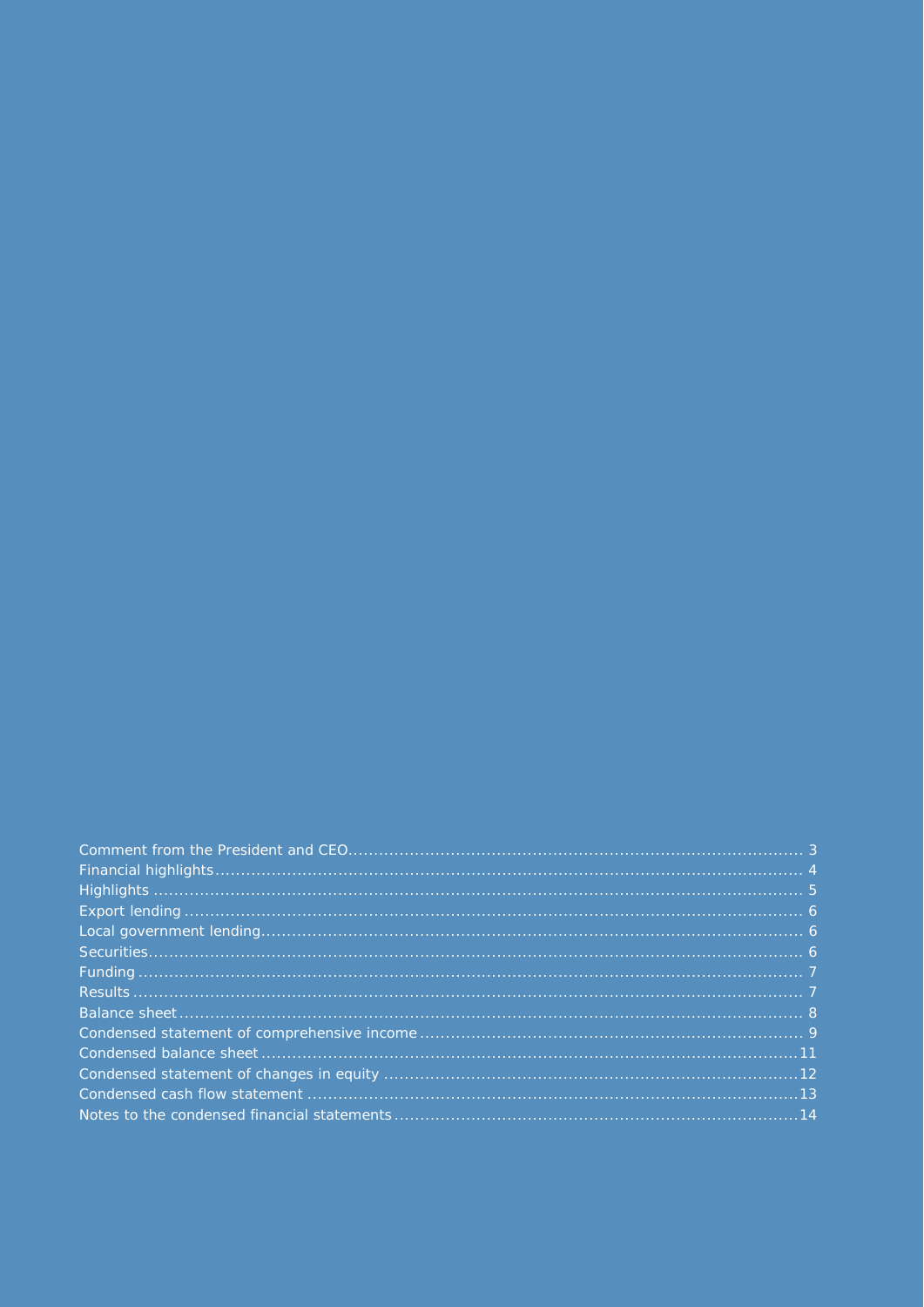

President and CEO Gisèle Marchand

#### Strong performance in 2010

Eksportfinans' underlying business performance was strong in the fourth quarter, with total comprehensive income of NOK 271 million for the period, and NOK 448 million for the year.

The company has received a large volume of new loan applications for export related projects in 2010. Over the year, Eksportfinans received a total volume of loan applications of NOK 156 billion through 220 applications, compared to NOK 82 billion through 161 applications in 2009.

The increase in both volume and number of loan applications received during 2010 indicates a higher volume of activity among Eksportfinans' customer base compared to 2009. A large portion of the loan applications are related to oil and gas projects in Brazil, and projects within the Norwegian maritime industry. Although there was a higher volume in new applications in 2010, the volume of materialized lending will depend on the number of projects being realized going forward.

The market situation by the end of 2010 is more positive than a year ago. Norwegian ship yards have entered into new contracts of approximately NOK 15 billion in 2010, compared to NOK 3 billion in 2009. Eksportfinans has been approached regarding

financing of a large portions of new contracts entered into in 2010, and is well positioned to support the potential growth in the maritime sector in the years to come. In addition, Eksportfinans experiences an increased lending volume to Norwegian companies with international activity.

Eksportfinans also experienced a 20 percent growth in new disbursements to export related loans with NOK 33.7 billion in 2010, compared to NOK 28.1 billion in 2009.

#### Innovative, new pricing and risk model launched at Eksportfinans

A new pricing and risk model (Numerix) was successfully completed in November. The Numerix portfolio system contains advanced models and flexible templates for data entry, and is fully integrated with Eksportfinans' Middle and Back Office systems. With this system, it is now possible to calculate historical Value at Risk on the structured swap portfolio, and also perform scenario analyses on different risk factors.

#### The European debt crisis

The structural economic difficulties in some of the European countries are still causing concern in the international market place. Eksportfinans has only indirectly, and to a limited degree, been affected by the sovereign European debt crisis. The company experienced the situation in 2010 as volatile but within manageable levels. Eksportfinans has no exposure to Greece and limited exposure to Spain, Italy and Portugal. In addition, Eksportfinans has some exposure to Ireland. This exposure is covered by the company's Portfolio Hedge Agreement (PHA – see note 14) and Irish government guarantees in some cases. Eksportfinans continues to monitor the situation in the international capital market closely.

The high income from liquidity placements in 2010 is mainly related to the relatively high credit spreads in the international capital markets. Eksportfinans expects this situation to be temporary.

Gisèle Marchand President and CEO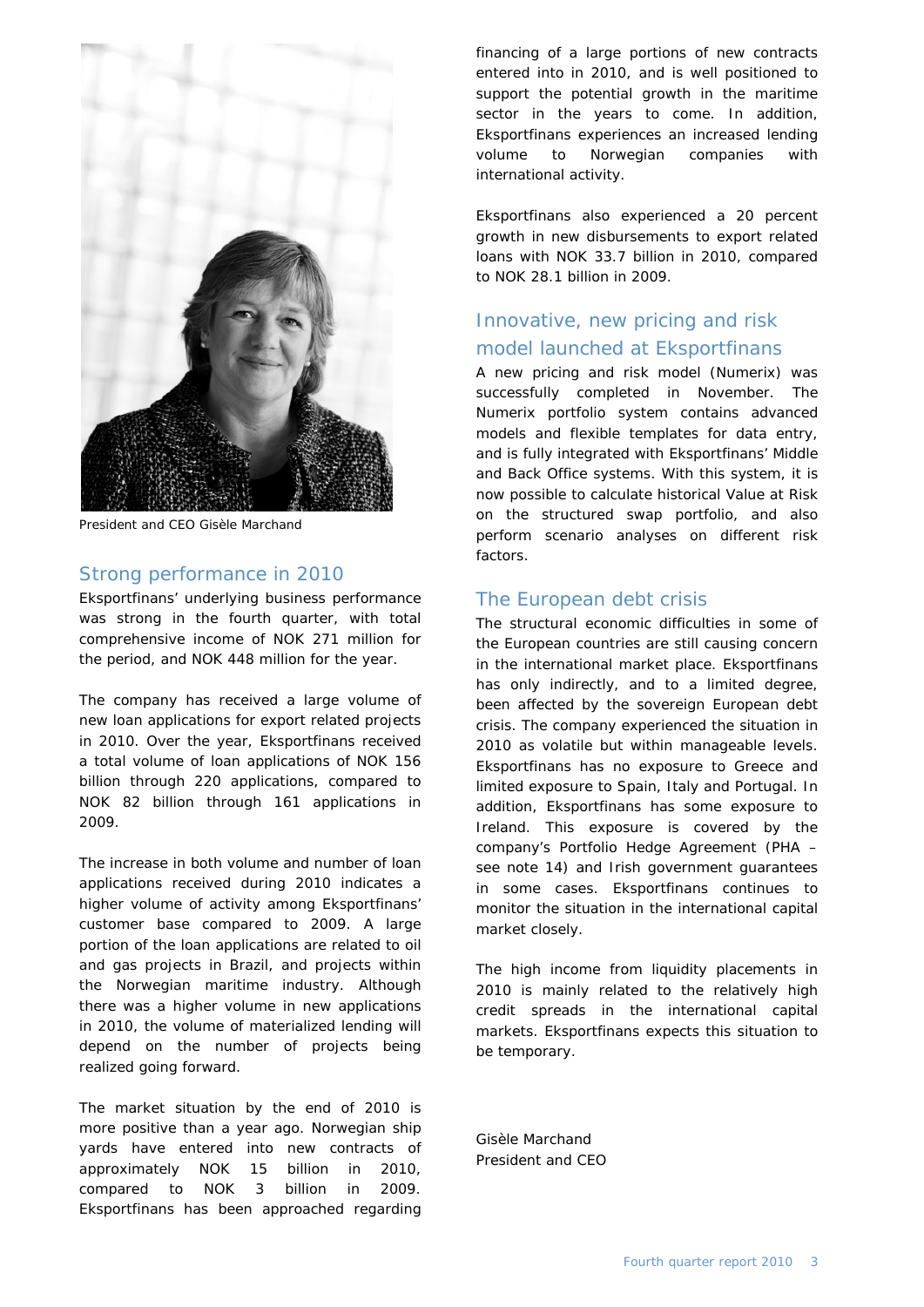## Financial highlights

All figures in this report are group figures for Eksportfinans ASA group. Its former subsidiary, Kommunekreditt Norge AS, has therefore been consolidated in the financial statements of the Eksportfinans Group in the comparative numbers for 2009 up to the sale in the second quarter of 2009.

Figures are unaudited.

|                                                         | Fourth quarter |          | The year |          |  |
|---------------------------------------------------------|----------------|----------|----------|----------|--|
| (NOK million)                                           | 2010           | 2009     | 2010     | 2009     |  |
|                                                         |                |          |          |          |  |
| Net interest income                                     | 324            | 377      | 1,419    | 1,470    |  |
| Profit/(loss) for the period from continuing operations | 271            | (432)    | 448      | (1,802)  |  |
| Total comprehensive income for the period               | 271            | (432)    | 448      | (1,801)  |  |
| Return on equity $1^x$                                  | 21.6 %         | (30.8 %) | 8.5%     | (28.6 %) |  |
| Net return on average assets and liabilities $2^x$      | 0.55%          | 0.66%    | 0.59%    | 0.57%    |  |
| Net operating expenses/average assets <sup>3)*</sup>    | 0.10%          | 0.08%    | 0.09%    | 0.07%    |  |
|                                                         |                |          |          |          |  |
| <b>Total assets</b>                                     | 215,549        | 225,254  | 215,549  | 225,254  |  |
| Loans outstanding $4)$                                  | 123,412        | 122,202  | 123,412  | 122,202  |  |
| New loans disbursed **                                  | 12,417         | 6,857    | 33,654   | 73,371   |  |
| New bond debt issued                                    | 16,012         | 25,895   | 72,231   | 69,339   |  |
| Public sector borrowers/guarantors 5)                   | 37.5%          | 23.3 %   | 37.5%    | 23.3 %   |  |
| Capital adequacy                                        | 17.6%          | 13.3%    | 17.6%    | 13.3 %   |  |
|                                                         |                |          |          |          |  |
| Exchange rate NOK/USD <sup>6)</sup>                     | 5.8564         | 5.7767   | 5.8564   | 5.7767   |  |
|                                                         |                |          |          |          |  |

\*) Quarterly figures are annualized.

\*\*) Of NOK 73.4 billion in 2009, NOK 45.3 billion is related to funding of KLP Kreditt AS, formely Kommunekreditt Norge AS and other municipal-related disbursements after the sale of the subsidiary.

#### **Definitions**

- 1. Return on equity: Total annualized comprehensive income for the period/average equity (average of opening and closing balance).
- 2. Net return on average assets and liabilities: The difference between gross interest income/average interest generating assets and gross interest expense/average interest bearing liabilities (average of daily calculations for the period).
- 3. Net operating expenses/average assets: Net operating expenses (administrative and operating expenses + depreciation - other income)/average assets (average of opening and closing balance).
- 4. Total loans outstanding: Consists of loans and due from customers and part of loans and due from credit institutions in the balance sheet. Accrued interest and unrealized gains/(losses) are not included, see notes 4, 5 and 6 to the accompanying unaudited financial statements.
- 5. The ratio of public sector loans (municipalities, counties and Norwegian and foreign central government, including the Norwegian Guarantee Institute for Export Credits (GIEK) as borrowers or guarantors) to total lending.
- 6. Exchange rate at balance sheet date.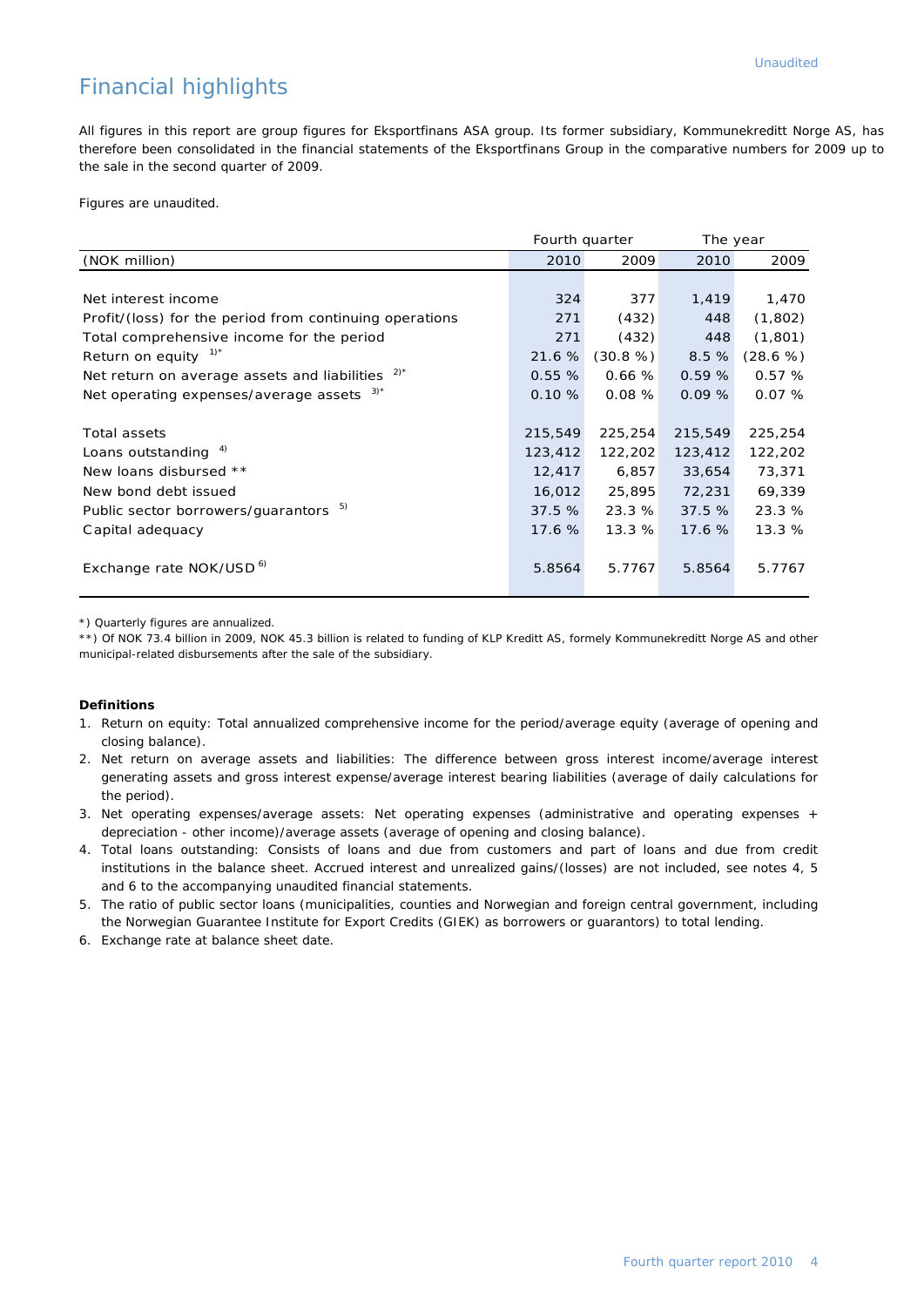#### **Highlights**

#### **Fourth quarter 2010**

Eksportfinans had a total comprehensive income of NOK 271 million in the fourth quarter of 2010. The comparative total comprehensive income was negative NOK 432 million in the fourth quarter of 2009. The increase compared to the fourth quarter of 2009 was mainly due to high unrealized losses on Eksportfinans' own debt resulting from decreases in credit spreads during that period.

Net interest income was NOK 324 million in the fourth quarter of 2010, compared to NOK 377 million in the corresponding period in 2009. The main reason for the lower net interest income in 2010 was the calculation of preference share dividends to the Norwegian government as part of the funding agreement from 2008. Under IFRS the preference share is booked as a financial liability, and the dividends are correspondingly booked as interest expenses. The preference share dividends have been preliminary calculated to NOK 126 million

Net profit excluding unrealized gains and losses (as explained under the section "Results") was NOK 210 million for the fourth quarter of 2010, compared to NOK 237 million for the fourth quarter of 2009. The reduction was mainly due to lower net interest income in the fourth quarter of 2010.

#### **The year 2010**

The underlying business operations showed continued good performance in in 2010. Net interest income was NOK 1,419 million in 2010, compared to NOK 1,470 million in 2009.

Year-end 2010 showed an unrealized loss on Eksportfinans' own debt of NOK 393 million (net of derivatives), compared to an unrealized loss of NOK 3,918 million (net of derivatives) for in 2009 (see note 16 to the accompanying financial statements). This unrealized loss on own debt does not affect the core capital of the company in any material way. The unrealized gain on own debt (net of derivatives) accumulated in the balance sheet, was NOK 1.4 billion at December 31, 2010. These remaining unrealized gains will be reversed as unrealized losses in future periods.

Total comprehensive income in 2010 was positive NOK 448 million, compared to negative NOK 1,801 million in the same period in 2009.

The reason for this change is mainly due to change in Net other operating income – see further explanation on page 7.

Net profit excluding unrealized gains and losses (as explained below under the section "Results") was NOK 859 million at year-end 2010, compared to NOK 1,041 million in the corresponding period in 2009.

The core capital adequacy ratio at December 31, 2010 was 12.7 percent, compared to 9.7 percent at December 31, 2009.

Total assets amounted to NOK 215.5 billion at December 31, 2010, compared to NOK 225.3 billion at December 31, 2009. The decrease in 2010 is mainly due to the partial repayment by KLP Kreditt AS, related to the loan made in connection with the sale of the subsidiary in 2009, and to the reduction in the PHA-portfolio (please refer to the section "Securities" below).

In 2010, the company saw continued interest from investors for Eksportfinans' debt globally with a total of NOK 72.2 billion of new funding raised. The company issued three benchmark transactions earlier in 2010 and focused on private placements in the fourth quarter.

Eksportfinans experienced an increased demand for general financing of Norwegian companies with international activities in 2010. This was due to competitive lending terms from Eksportfinans and a general increase in demand for long-term financing from Norwegian corporations. Furthermore, there was substantial increase in the volume of new loan applications for contract financing towards the end of 2010.

#### **Regulatory framework**

With effect from January 1, 2011, new regulations concerning calculation of exposures to one single client were introduced. The single most important change was that risk weighting for exposures to banks was discontinued. The maximum allowed exposure, equaling 25 percent of the institution's risk capital, applies under the new provisions. Under the previous rules for calculating and reporting large exposures Eksportfinans applied risk weighting to loans with borrowers that were secured by on demand guarantees with 20 percent. In such situations, Eksportfinans reported exposures to the borrower up to the maximum 25 percent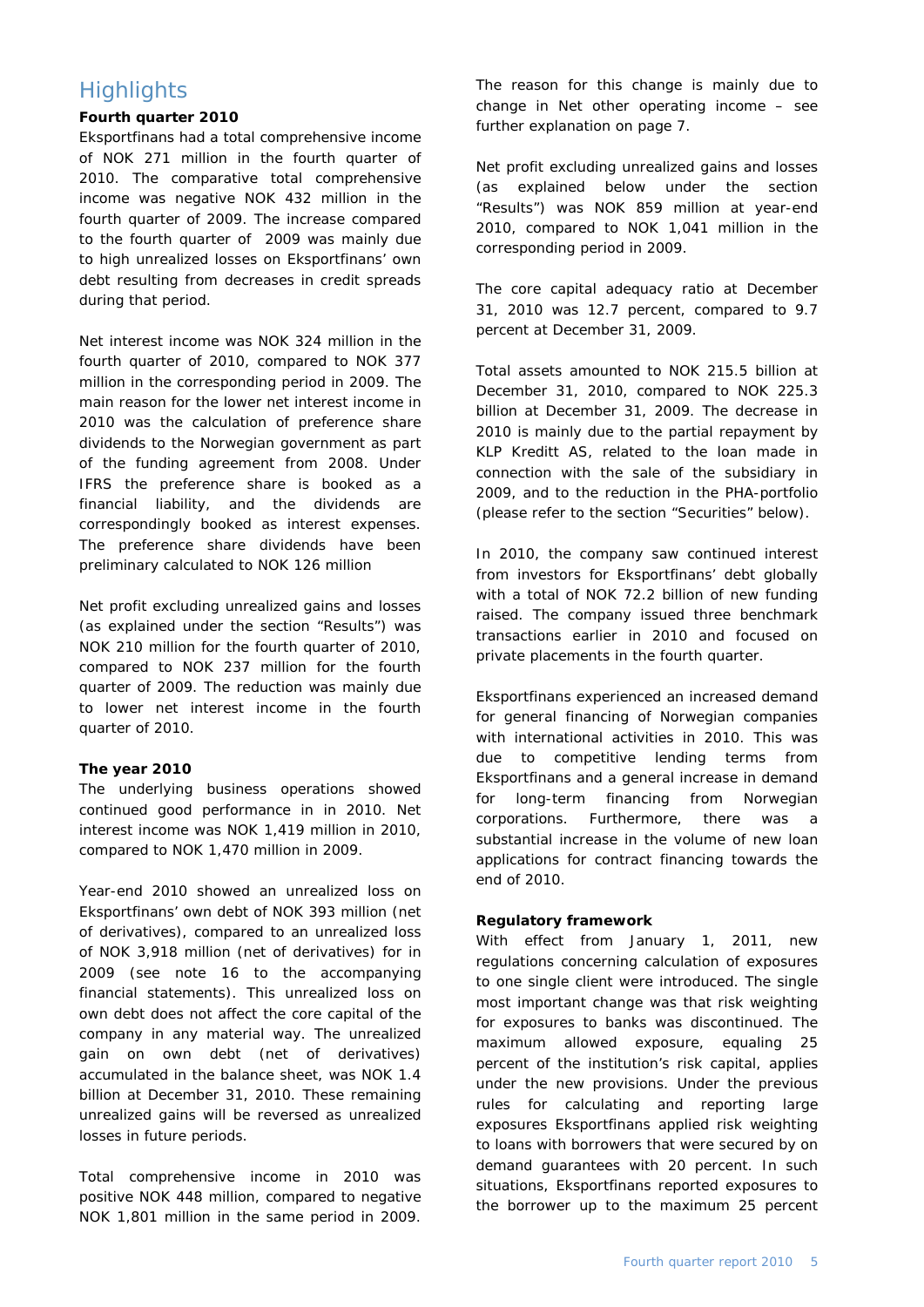and excess exposures, if any, was reported as exposure towards the guaranteeing bank. That meant that maximum exposure to a single client (borrower and guaranteeing bank) equaled NOK 7.1 billion based on Eksportfinans' risk capital as of December 31, 2010. The new provisions for large exposures are the same as the prevailing provisions applicable in the European Union (Directive 2006/48/EU) , which does not permit such risk weighting and entail that the maximum exposure to borrower and guaranteeing banks are approximately NOK 1.4 billion based on Eksportfinans' risk capital as of December 31, 2010 and leave little or no authority for Norwegian supervisory authorities to make exemptions. The new provisions are detrimental to Eksportfinans' business concept. Eksportfinans was granted a transitional period ending December 31, 2011, during which it can continue to use the reporting standards for large exposures that were in effect in 2010. During the transitional period the Norwegian Ministry of Finance will consider how Eksportfinans shall adopt the new provisions. Eksportfinans is in dialog with the authorities for a sustainable solution. However, there is no guarantee that the result of the Ministry of Finance's consideration will not be disadvantageous to Eksportfinans' business activities.

#### Export lending

New disbursements were NOK 33.7 billion in 2010, compared to NOK 28.1 billion in 2009. The nominal amount of outstanding export loans was NOK 99.8 billion at December 31, 2010, compared to NOK 81.4 billion at December 31, 2009. The increase since yearend 2009 was due to the record high volume of new loan disbursements made in 2010.

The high volume of new loan disbursements was mainly related to export contracts entered into in 2008 and 2009. In addition, new disbursements for general financing of Norwegian export companies have increased during 2010.

New disbursements under the governmentsupported export financing scheme were NOK 2.7 billion in 2010, compared to NOK 14.4 billion in 2009. The substantial decrease in volume was due to the fact that borrowers preferred floating rate commercial terms instead of fixed rate government supported

terms under the prevailing market conditions.

The volume of Eksportfinans' order book for new loans is lower at year-end 2010 compared to 2009, but still strong from a historic perspective. The probability-adjusted order book for future disbursements was approximately NOK 20.5 billion at December 31, 2010, of which approximately NOK 19.5 billion was contract financing. By comparison, the probability-adjusted order book was NOK 27 billion at the end of 2009.

#### Local government lending

After the sale of Kommunekreditt Norge AS, Eksportfinans has provided financing to KLP Kreditt AS (formerly Kommunekreditt Norge AS) through a loan of NOK 34.4 billion with security in the underlying lending portfolio. This financing is contractually set to be repaid in eight equal, quarterly amounts. The first installment was paid in December 2009, and the last installment is scheduled for payment in September 2011. Eksportfinans' total involvement in local government lending (both direct lending to municipalities and the credit provided to KLP Kreditt AS) totaled NOK 23.5 billion at December 31, 2010, compared to NOK 40.8 billion at December 31, 2009.

#### Securities

The total securities portfolio was NOK 67.9 billion at December 31, 2010, compared to NOK 76.1 billion at December 31, 2009.

The securities portfolio consists of two different portfolios. One is the subject of a Portfolio Hedge Agreement with Eksportfinans shareholders since February 29, 2008 (the PHA portfolio), and the other portfolio is maintained for the purpose of liquidity (referred to herein as the "liquidity reserve portfolio").

The fair value of the PHA portfolio was NOK 36.0 billion at December 31, 2010, compared to NOK 52.2 billion at year-end 2009. The PHA portfolio is no longer actively managed by Eksportfinans and will be run off to maturity. See Note 14 to the accompanying unaudited financial statements and the most recent annual report on Form 20-F for further information about the Portfolio Hedge Agreement.

The uncertainty in the international capital markets has led to relatively high credit spreads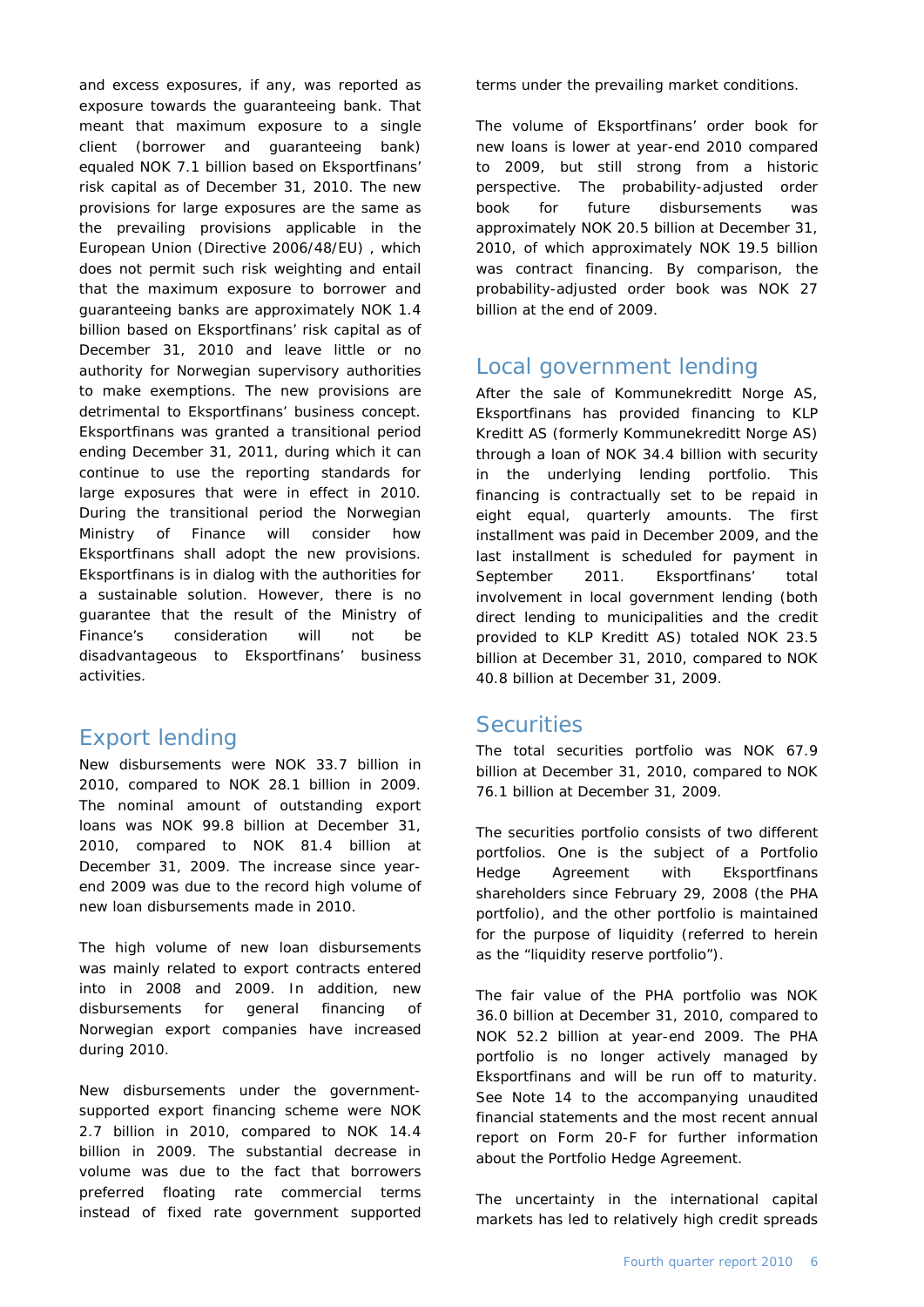in 2010. This has also led to relatively high net interest income from the liquidity reserve portfolio in 2010. Eksportfinans expects this situation to be temporary. The fair value of the liquidity reserve portfolio was NOK 31.9 billion at December 31, 2010, compared to NOK 23.9 billion at December 31, 2009.

#### Funding

Total new funding in 2010 amounted to NOK 72.2 billion through 721 individual bond issues compared to NOK 69.3 billion and 1,023 bond issues in 2009.

Funding is well diversified due to the company's debt issuance programs which give the ability to issue debt globally. As a consequence, the company saw strong interest throughout the year for private placements globally. In the public markets, Eksportfinans accessed the USD benchmark market in April and September with 3 and 5-year transactions respectively. These transactions were purchased by investors in the Americas, Europe, Middle East and Asia. In June the company launched its first fixed rate Samurai bond aimed at Japanese domestic investors with a successful 5-year transaction.

After a thorough review of its rating policy, Eksportfinans has chosen to have its debt rated by two rating agencies instead of three and, accordingly, Eksportfinans did not renew its contract with Fitch Ratings for 2011. Fitch Ratings' last rating action with respect to Eksportfinans was to affirm Eksportfinans' rating on December 8, 2010. As a result of the decision not to renew, as of December 23, 2010, Fitch Rating ceased to provide a rating of Eksportfinans and withdrew the rating that was then in effect.

#### **Results**

#### **Net interest income**

Net interest income was NOK 1,419 million in 2010. This was NOK 51 million lower than in 2009. The main reason for the lower net interest income in 2010 was the calculation of preference share dividends to the Norwegian government on the preference share that was issued in connection with the funding agreement that Eksportfinans obtained from the Norwegian government in 2008 (see the most recent annual report on Form 20-F for a description of the funding agreement). Under IFRS the preference share is considered a

financial liability and the dividends are correspondingly booked as interest expense. The preference share dividends have been preliminary calculated to NOK 126 million, Interest income in 2010 benefited from continued high interest spreads in the period. In addition, most of the net interest income from municipality lending in the first half-year of 2009 was included in the separate accounts of the former subsidiary Kommunekreditt Norge AS, and thus influenced the separate accounts of Eksportfinans ASA through the sales price of the subsidiary.

The net return on average assets and liabilities (see financial highlights on page 4) was 0.59 percent at year-end of 2010, compared to 0.57 percent in the corresponding period in 2009.

#### **Net other operating income**

Net other operating income was negative NOK 602 million in 2010 compared to negative NOK 3,783 million in 2009.

Volatility in the international capital markets continues to cause fluctuations in the fair value measurements of financial instruments. After the implementation of the Portfolio Hedge Agreement with Eksportfinans' shareholders on February 29, 2008, the fluctuations in the fair value of bond investments hedged by this agreement have been neutralized. Fluctuations in fair values in the accounts after that date have to a large extent been caused by changes in fair value on Eksportfinans' own debt and on loans. In 2010, unrealized gains on Eksportfinans' own debt amounted to NOK 2,997 million (see note 2 to the accompanying financial statements). Net of derivatives, this amount is an unrealized loss of NOK 390 million (see note 16 to the accompanying financial statements). Accumulated in the balance sheet, the unrealized gain on Eksportfinans' own debt, net of derivatives, is NOK 1.4 billion as of December 31, 2010. These unrealized gains on own debt will be reversed as unrealized losses in future periods following credit spread tightening and running of time. The capital adequacy will not be affected by this effect in any material way.

In addition to net unrealized losses on Eksportfinans' own debt of NOK 390 million (net of derivatives), net other operating income in 2010 included an unrealized loss on loans, net of derivatives, of NOK 89 million (loss of NOK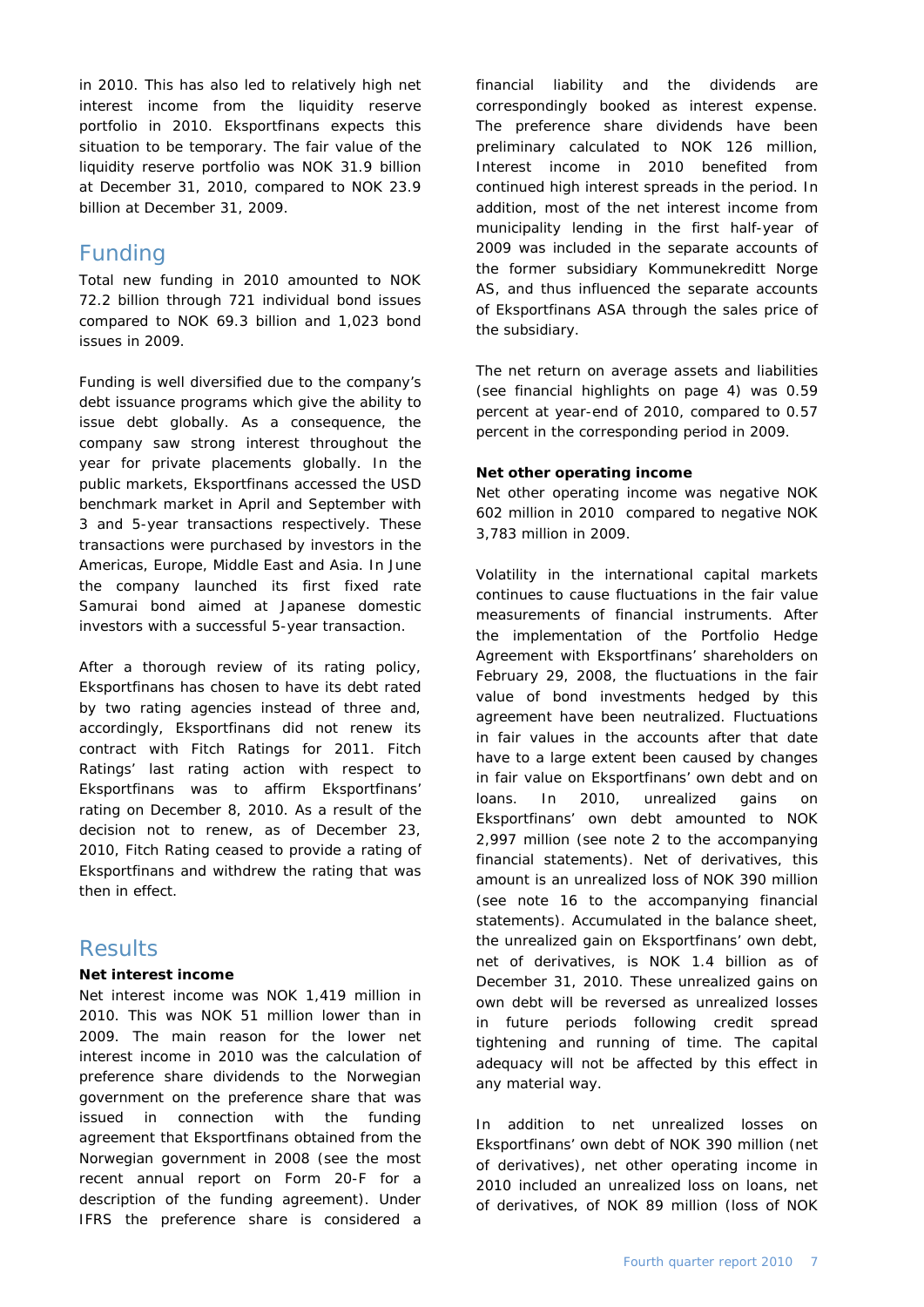49 million in 2009), an unrealized gain on bonds under the Portfolio Hedge Agreement of NOK 124 million (gain of NOK 1,666 million in 2009) and an unrealized loss of NOK 202 million on the Portfolio Hedge Agreement itself (loss of NOK 1,582 million in 2009). See note 2 and 16 to the accompanying financial statements for the breakdown of these line items.

#### **Total operating expenses**

Total operating expenses amounted to NOK 194 million in 2010, an increase of NOK 7 million from 2009. The cost base is stable. The key ratio of Net operating expenses in relation to average assets was 0.09 percent for 2010, up from 0.07 percent in 2009.

#### **Profit/(loss) for the period**

Total comprehensive income in 2010 was positive NOK 448 million, compared to negative NOK 1,801 million in 2009.

Return on equity was 8.5 percent for 2010, compared to negative 28.6 percent for 2009.

Profit from continuing operations was positive NOK 448 million for the period ending December 31, 2010, compared to negative NOK 1,802 million for the same period in 2009.

The non-IFRS measure of profit from continuing operations excluding unrealized gains and losses on financial instruments, and the corresponding return on equity, is shown in the table on page 8. These calculations may be of interest to investors because they assess the performance of the underlying business operations without the volatility caused by fair value fluctuations, including specifically the reversal of previously recognized unrealized gains on Eksportfinans' own debt.

Profit excluding unrealized gains and losses amounted to NOK 859 million in 2010. This was a decrease of NOK 182 million compared to 2009. The reduction was mainly due to lower net interest income, a reduction in net realized gains/losses in the second and fourth quarter of 2010 (see note 2 and 16 to the accompanying financial statements) related to termination of swap agreements and last year's recognized gains related to Icelandic banks (see table below).

|                                                                                                                                                                            | Fourth<br>quarter |              |             | The year       |
|----------------------------------------------------------------------------------------------------------------------------------------------------------------------------|-------------------|--------------|-------------|----------------|
| (NOK million)                                                                                                                                                              | 2010              | 2009         | 2010        | 2009           |
| Comprehensive<br>income for the<br>period in accordance<br>with IFRS                                                                                                       | 271               | (433)        | 448         | (1,801)        |
| Loss/(profit) for<br>the period from<br>discontinued<br>operations                                                                                                         | 0                 | 0            | 0           | (1)            |
| Net unrealized<br>losses/(gains)                                                                                                                                           | (102)             | 931          | 554         | 3,857          |
| Unrealized<br>gains/(losses)<br>related to Iceland <sup>1)</sup><br>Tax-effect <sup>2)</sup>                                                                               | 17<br>24          | (1)<br>(260) | 17<br>(160) | 91<br>(1, 106) |
|                                                                                                                                                                            |                   |              |             |                |
| Non-IFRS profit<br>for the period from<br>continuing operations<br>excluding unrealized<br>gains/(losses) on<br>financial instruments<br>at fair value                     | 210               | 237          | 859         | 1,041          |
| Return on equity<br>based on profit<br>for the period from<br>continuing operations<br>excluding unrealized<br>gains/(losses) on<br>financial instruments<br>at fair value | 16.3%             | 20.1 %       | 17.7 %      | 24.2 %         |

1) Reversal of previously recognized loss (at exchange rates applicable at December 31, 2010) related to the Icelandic bank exposure included in the line item above

2) 28 percent of the unrealized items above

3) Return on equity: Profit for the period/average equity adjusted for proposed not distributed dividends.

#### Balance sheet

Total assets amounted to NOK 215.5 billion at December 31, 2010, compared to NOK 225.3 billion at year-end 2009.

Debt incurred by issuing commercial paper and bonds was NOK 186.4 billion at December 31, 2010. The corresponding figure at December 31, 2009 was NOK 197.6 billion.

The capital adequacy ratio was 17.6 percent at December 31, 2010, compared to 13.3 percent at December 31, 2009. The core capital adequacy ratio was 12.7 percent at December 31, 2010, compared to 9.7 percent at December 31, 2009.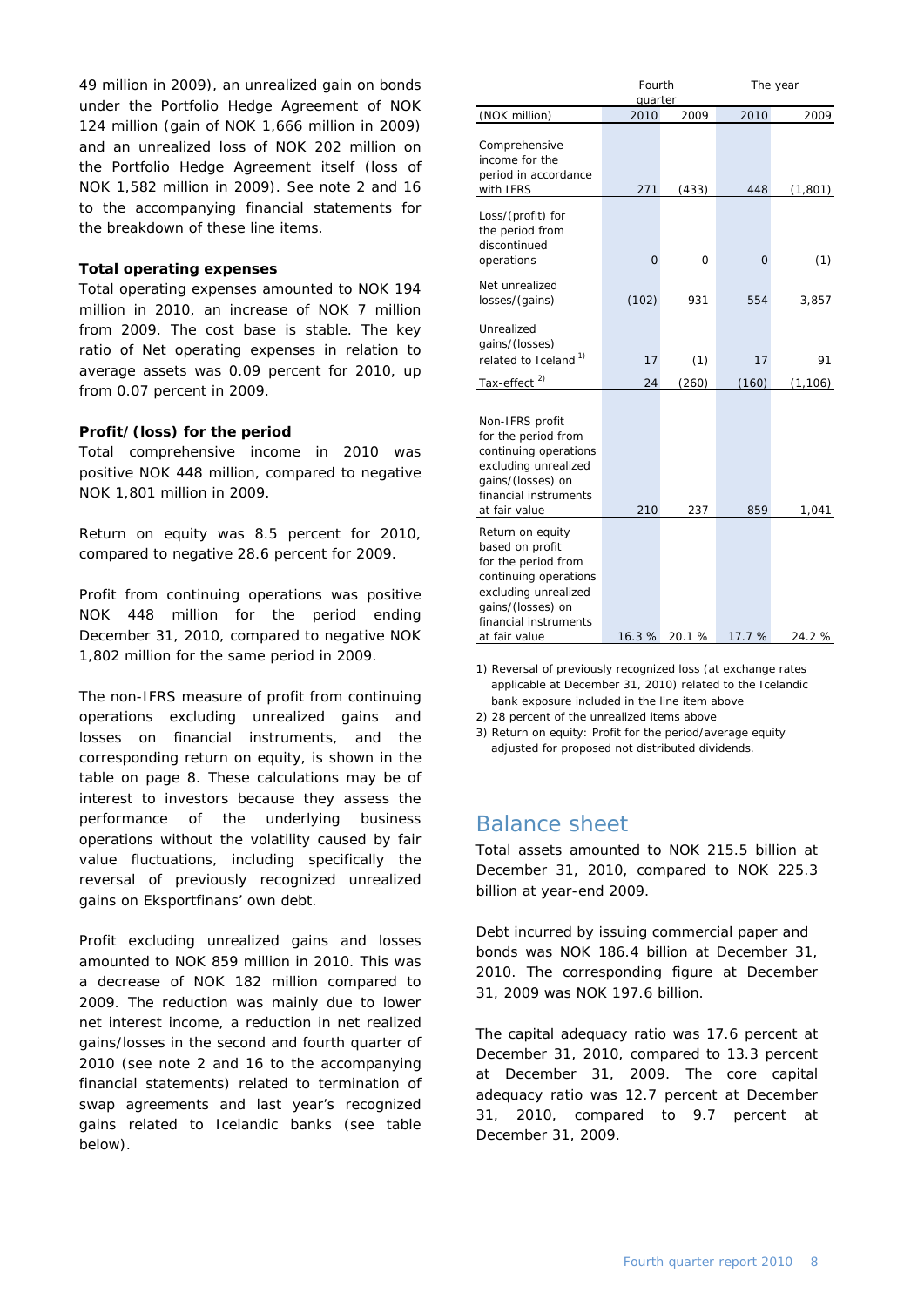From year-end 2009, there has been a decrease in risk-weighted assets mainly due to the repayment of the KLP exposure, and a higher share of export lending guaranteed by government agencies.

Oslo, February 28, 2011 EKSPORTFINANS ASA The Board of Directors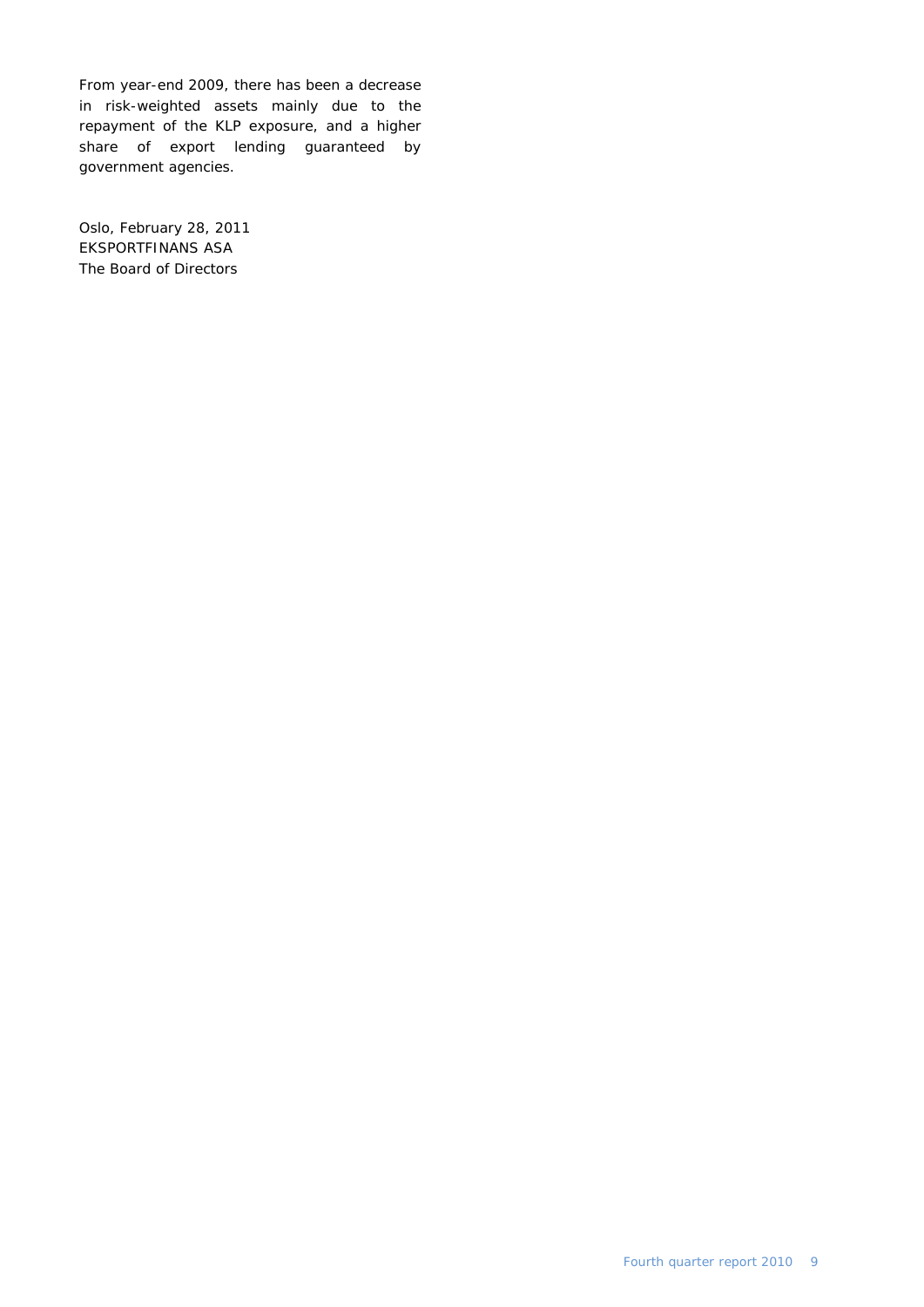# Condensed statement of comprehensive income

Figures are unaudited.

|                | Group<br>Parent company |                |          |                                             |                |              |                |                |       |
|----------------|-------------------------|----------------|----------|---------------------------------------------|----------------|--------------|----------------|----------------|-------|
| Fourth quarter |                         |                | The year |                                             | Fourth quarter |              |                | The year       |       |
| 2010           | 2009                    | 2010           |          | 2009 (NOK million)                          | 2010           | 2009         | 2010           | 2009           | Note  |
| 1,450          | 1,410                   | 5,817          | 7,213    | Interest and related income                 | 1,450          | 1,410        | 5,817          | 7,213          |       |
| 1,126          | 1,033                   | 4,398          | 5,743    | Interest and related expenses               | 1,126          | 1,033        | 4,398          | 5,743          |       |
| 324            | 377                     | 1,419          | 1,470    | Net interest income                         | 324            | 377          | 1,419          | 1,470          |       |
|                |                         |                |          |                                             |                |              |                |                |       |
|                |                         |                |          | Commissions and income                      |                |              |                |                |       |
| $\overline{O}$ | $\mathbf{1}$            | $\mathbf{1}$   |          | 2 related to banking services               | $\Omega$       | $\mathbf{1}$ | $\mathbf{1}$   | 2              |       |
|                |                         |                |          | Commissions and expenses                    |                |              |                |                |       |
| $\overline{2}$ | $\mathbf{1}$            | $\overline{7}$ |          | 7 related to banking services               | $\overline{2}$ | $\mathbf{1}$ | $\overline{7}$ | $\overline{7}$ |       |
|                |                         |                |          | Net gains/(losses) on                       |                |              |                |                |       |
| 108            | (927)                   | (603)          |          | (3,793) financial instruments at fair value | 108            | (927)        | (603)          | (3, 793)       | 2, 16 |
| 2              | 4                       | $\overline{7}$ |          | 14 Other income                             | $\overline{2}$ | 4            | $\overline{7}$ | 14             |       |
| 108            | (923)                   | (602)          |          | (3,784) Net other operating income          | 108            | (923)        | (602)          | (3, 784)       |       |
| 432            | (546)                   | 817            |          | (2,314) Total operating income              | 432            | (546)        | 817            | (2, 314)       |       |
|                |                         |                |          |                                             |                |              |                |                |       |
| 44             | 42                      | 157            |          | Salaries and other                          | 44             | 42           | 157            | 152            |       |
|                |                         | 23             |          | 152 administrative expenses                 |                |              | 23             |                |       |
| 6              | 6                       |                | 20       | Depreciation                                | 6              | 6            |                | 20             |       |
| 5              | 4                       | 14             | 15       | Other expenses                              | 5              | 4            | 14             | 15             |       |
|                |                         |                |          | Impairment charges                          |                |              |                |                |       |
| $\mathbf 0$    | 0                       | $\mathbf{O}$   |          | 0 on loans at amortized cost                | $\mathbf 0$    | 0            | 0              | $\overline{O}$ |       |
| 55             | 52                      | 194            | 187      | <b>Total operating expenses</b>             | 55             | 52           | 194            | 187            |       |
| 377            | (598)                   | 623            |          | (2,501) Pre-tax operating profit/(loss)     | 377            | (598)        | 623            | (2,501)        |       |
|                |                         |                |          |                                             |                |              |                |                |       |
| 106            | (166)                   | 175            |          | (699) Taxes                                 | 106            | (166)        | 175            | (699)          |       |
|                |                         |                |          | Profit/(loss) for the period                |                |              |                |                |       |
| 271            | (432)                   | 448            |          | (1,802) from continuing operations          | 271            | (432)        | 448            | (1,802)        |       |
| $\mathbf 0$    | $\mathsf{O}$            | $\mathbf{O}$   |          | 339 Net gain from sale of group companies   | $\Omega$       | 0            | 0              | $\mathbf{1}$   | 15    |
|                |                         |                |          | Profit/(loss) for the period                |                |              |                |                |       |
| $\mathbf{O}$   | 0                       | $\mathbf 0$    |          | 339 from discontinued operations            | 0              | 0            | 0              | 1              | 15    |
| $\Omega$       | 0                       | $\mathbf{O}$   |          | 0 Other comprehensive income                | $\overline{O}$ | 0            | $\overline{O}$ | $\mathsf{O}$   |       |
| 271            | (432)                   | 448            |          | (1,462) Total comprehensive income          | 271            | (432)        | 448            | (1, 801)       |       |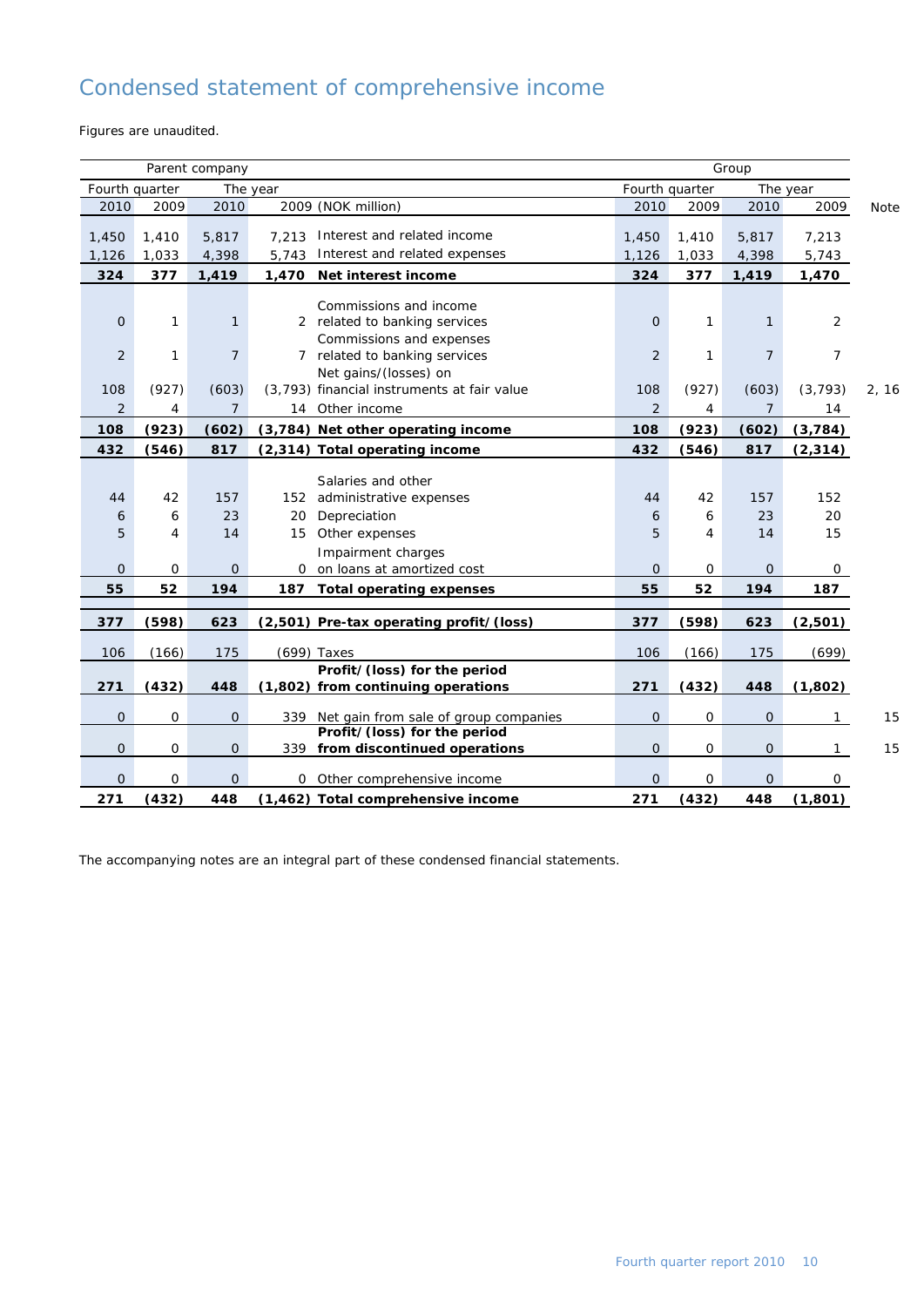## Condensed balance sheet

Figures are unaudited.

| Group<br>Parent company |         |                                                         |          |          |         |
|-------------------------|---------|---------------------------------------------------------|----------|----------|---------|
| 31.12.10                |         | 31.12.09 (NOK million)                                  | 31.12.10 | 31.12.09 | Note    |
| 43,014                  |         | 64,126 Loans due from credit institutions <sup>1)</sup> | 43,014   | 64,126   | 4, 6, 7 |
| 85,095                  |         | 66,677 Loans due from customers <sup>2)</sup>           | 85,095   | 66,677   | 5, 6, 7 |
| 67,921                  |         | 76.090 Securities                                       | 67,921   | 76,090   | 8       |
| 15,403                  | 14,344  | Financial derivatives                                   | 15,403   | 14,344   |         |
| 44                      | 0       | Deferred tax asset                                      | 44       | 0        |         |
| 20                      | 26      | Intangible assets                                       | 20       | 26       |         |
| 205                     | 208     | Fixed assets and investment property                    | 205      | 208      | 9       |
| 3,847                   | 3,783   | Other assets                                            | 3,847    | 3,783    | 10      |
| 215,549                 |         | 225,254 Total assets                                    | 215,549  | 225,254  |         |
|                         |         |                                                         |          |          |         |
| 45                      |         | 38 Deposits by credit institutions                      | 45       | 38       |         |
| 186,402                 | 197.634 | Borrowings through the issue of securities              | 186,402  | 197,634  | 11      |
| 14,247                  |         | 14,810 Financial derivatives                            | 14,247   | 14,810   |         |
| 373                     | 73      | Taxes payable                                           | 373      | 73       |         |
| $\Omega$                | 157     | Deferred tax liabilities                                | $\Omega$ | 157      |         |
| 7,174                   | 5,124   | Other liabilities                                       | 7,174    | 5,124    | 12      |
| 96                      | 89      | Accrued expenses and provisions                         | 96       | 89       |         |
| 1,639                   |         | 1,502 Subordinated debt                                 | 1,639    | 1,502    |         |
| 417                     | 419     | Capital contribution securities                         | 417      | 419      |         |
| 210,393                 | 219,846 | <b>Total liabilities</b>                                | 210,393  | 219,846  |         |
|                         |         |                                                         |          |          |         |
| 2,771                   | 2,771   | Share capital                                           | 2,771    | 2,771    |         |
| 177                     | 177     | Share premium reserve                                   | 177      | 177      |         |
| 71                      | 403     | Reserve for unrealized gains                            | 71       | 0        |         |
| 2,137                   | 2,057   | Other equity                                            | 2,137    | 2,460    |         |
| 5,156                   |         | 5,408 Total shareholders' equity                        | 5,156    | 5,408    |         |
| 215,549                 |         | 225,254 Total liabilities and shareholders' equity      | 215,549  | 225,254  |         |

1) Of NOK 43,014 million at December 31, 2010, NOK 29,811 million is measured at fair value through profit or loss and NOK 13,203 million is measured at amortized cost. Of NOK 64,126 million at December 31, 2009, NOK 33,597 million is measured at fair value through profit or loss and NOK 30,529 million is measured at amortized cost.

2) Of NOK 85,095 million at December 31, 2010, NOK 49,205 million is measured at fair value through profit or loss and NOK 35,890 million is measured at amortized cost. Of NOK 66,677 million at December 31, 2009, NOK 27,248 million is measured at fair value through profit or loss and NOK 39,429 million is measured at amortized cost.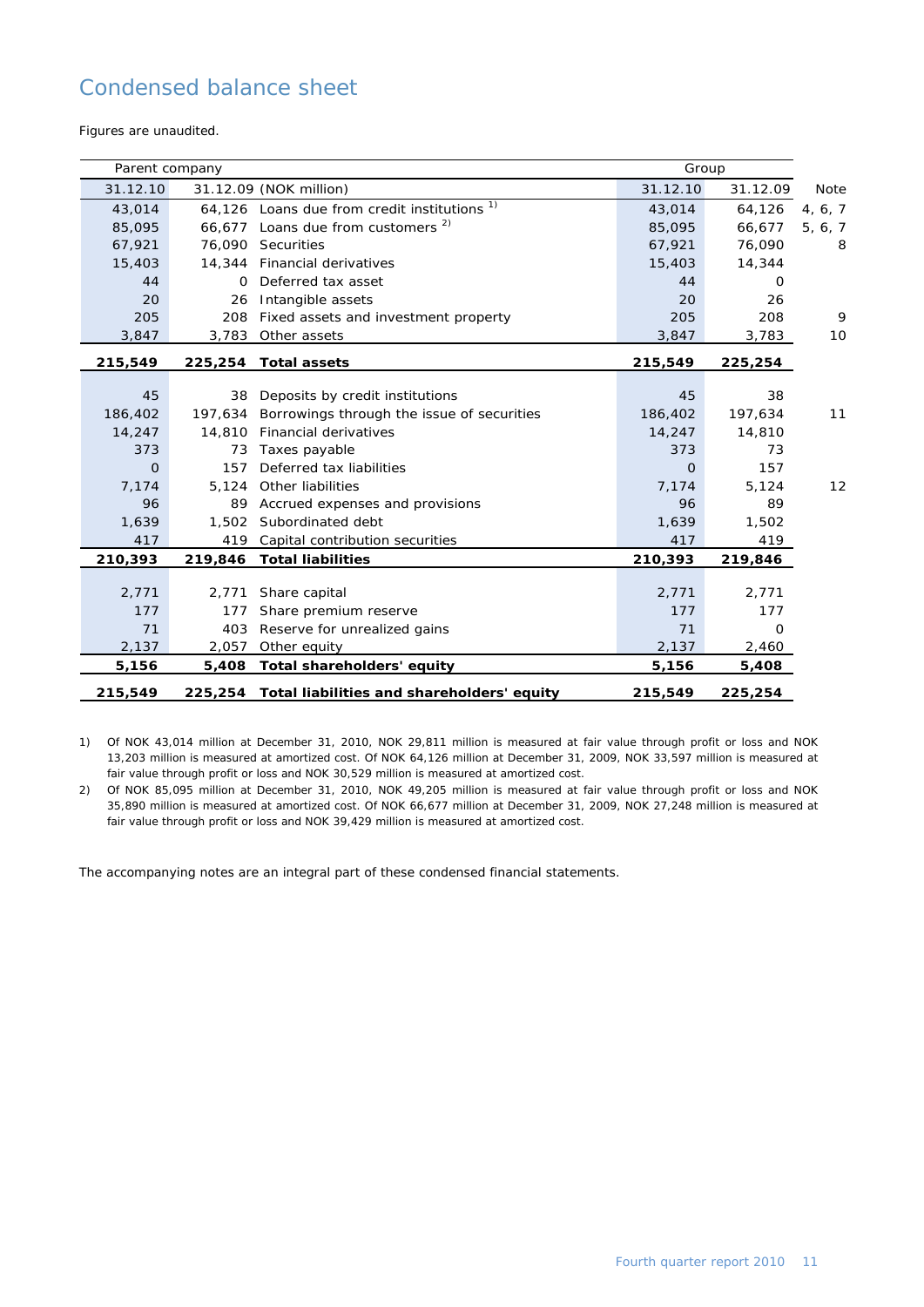# Condensed statement of changes in equity

Figures are unaudited.

|                             | Parent company        |             |               |        |          |  |  |  |
|-----------------------------|-----------------------|-------------|---------------|--------|----------|--|--|--|
|                             |                       | Share       | Reserve       |        |          |  |  |  |
|                             | Share                 | premium     | unrealized    | Other  | Total    |  |  |  |
| (NOK million)               | capital <sup>1)</sup> | reserve $1$ | gains $^{1)}$ | equity | equity   |  |  |  |
|                             |                       |             |               |        |          |  |  |  |
| Equity at January 1, 2009   | 2,771                 | 177         | 3,104         | 818    | 6,870    |  |  |  |
| Total comprehensive         |                       |             |               |        |          |  |  |  |
| income for the period       | O                     | $\Omega$    | (2,701)       | 1,239  | (1, 462) |  |  |  |
| Equity at December 31, 2009 | 2,771                 | 177         | 403           | 2,057  | 5,408    |  |  |  |
|                             |                       |             |               |        |          |  |  |  |
| Equity at January 1, 2010   | 2,771                 | 177         | 403           | 2.057  | 5,408    |  |  |  |
| Total comprehensive         |                       |             |               |        |          |  |  |  |
| income for the period       | O                     | $\mathbf 0$ | (332)         | 780    | 448      |  |  |  |
| Dividends paid              | Ω                     | Ω           | O             | (700)  | (700)    |  |  |  |
| Equity at December 31, 2010 | 2,771                 | 177         | 71            | 2,137  | 5,156    |  |  |  |

1) Restricted equity that cannot be paid out to the owners without a resolution to reduce the share capital in accordance with the Public Limited Companies Act under Norwegian law.

|                             |                       |                         | Group        |         |          |
|-----------------------------|-----------------------|-------------------------|--------------|---------|----------|
|                             |                       | Share                   | Reserve      |         |          |
|                             | Share                 | premium                 | unrealized   | Other   | Total    |
| (NOK million)               | capital <sup>1)</sup> | $reserve$ <sup>1)</sup> | gains $^{1}$ | equity  | equity   |
| Equity at January 1, 2009   | 2,771                 | 177                     | $\mathbf 0$  | 4,260   | 7,208    |
|                             |                       |                         |              |         |          |
| Total comprehensive         |                       |                         |              |         |          |
| income for the period       | $\Omega$              | $\Omega$                | $\Omega$     | (1,801) | (1, 801) |
| Equity at December 31, 2009 | 2,771                 | 177                     | O            | 2,460   | 5,408    |
|                             |                       |                         |              |         |          |
| Equity at January 1, 2010   | 2,771                 | 177                     | $\mathbf 0$  | 2.460   | 5,408    |
| Total comprehensive         |                       |                         |              |         |          |
| income for the period       | O                     | $\Omega$                | 71           | 377     | 448      |
| Dividends paid              | Ω                     | Ω                       | $\Omega$     | (700)   | (700)    |
| Equity at December 31, 2010 | 2,771                 | 177                     | 71           | 2,137   | 5,156    |

1) Restricted equity that cannot be paid out to the owners without a resolution to reduce the share capital in accordance with the Public Limited Companies Act under Norwegian law.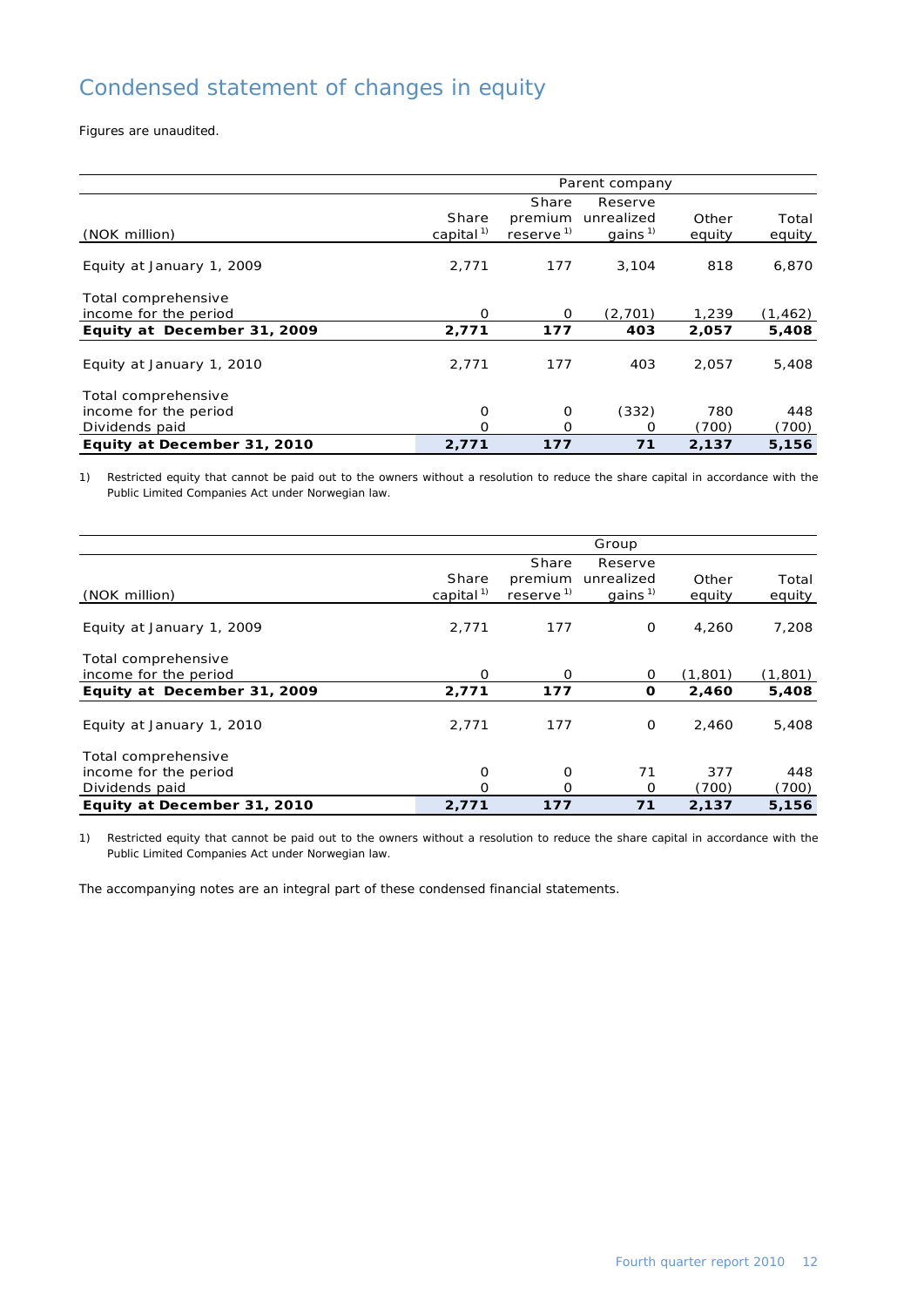## Condensed cash flow statement

Figures are unaudited.

| Group<br>Parent company |    |                                                                                                                          |                |              |  |
|-------------------------|----|--------------------------------------------------------------------------------------------------------------------------|----------------|--------------|--|
| The year                |    |                                                                                                                          | The year       |              |  |
| 2010                    |    | 2009 (NOK million)                                                                                                       | 2010           | 2009         |  |
| 623                     |    | (2,501) Pre-tax operating profit from continuing operations                                                              | 623            | (2,501)      |  |
|                         |    | Provided by operating activities:                                                                                        |                |              |  |
| (787)                   |    | (382) Accrual of contribution from the Norwegian government                                                              | (787)          | (382)        |  |
| 553                     |    | Unrealized losses (reversal of unrealized losses)<br>3,857 on financial instruments at fair value through profit or loss | 553            | 3,857        |  |
|                         |    | Realized losses on financial instruments                                                                                 |                |              |  |
| 27                      |    | 0 at fair value through profit or loss [non-cash item]                                                                   | 27             | 0            |  |
| 23                      | 20 | Depreciation                                                                                                             | 23             | 20           |  |
| (33, 654)               |    | $(73, 372)$ Disbursement of loans <sup>1)</sup>                                                                          | (33, 654)      | (73, 372)    |  |
| 32,416                  |    | 83,820 Principal collected on loans <sup>2)</sup>                                                                        | 32,416         | 83,820       |  |
| (43, 401)               |    | (37,730) Purchase of financial investments (trading)                                                                     | (43, 401)      | (37, 730)    |  |
|                         |    | Proceeds from sale                                                                                                       |                |              |  |
| 38,748                  |    | 45,473 or redemption of financial investments (trading)                                                                  | 38,748         | 45,473       |  |
| 332                     |    | 152 Contribution paid by the Norwegian government                                                                        | 332            | 152          |  |
| (74)                    |    | (143) Taxes paid                                                                                                         | (74)           | (143)        |  |
|                         |    | Changes in:                                                                                                              |                |              |  |
| 1,497                   |    | (1,199) Accrued interest receivable                                                                                      | 1,497          | (1, 199)     |  |
| 402                     |    | 6,756 Other receivables                                                                                                  | 402            | 6,756        |  |
| 408                     |    | (727) Accrued expenses and other liabilities                                                                             | 408            | (727)        |  |
| (2,886)                 |    | 24,024 Net cash generated from/(used in) operating activities                                                            | (2,886)        | 24,024       |  |
| (4, 317)                |    | (642) Purchase of financial investments                                                                                  | (4, 317)       | (642)        |  |
| 18,336                  |    | 5,991 Proceeds from sale or redemption of financial investments                                                          | 18,336         | 5,991        |  |
| 7,029                   |    | (16,044) Net cash flow from financial derivatives                                                                        | 7,029          | (16, 044)    |  |
| (14)                    |    | (12) Purchases of fixed assets                                                                                           | (14)           | (12)         |  |
| $\Omega$                |    | 1 Proceeds from sales of fixed assets                                                                                    | $\overline{0}$ | $\mathbf{1}$ |  |
| 21,034                  |    | (10,706) Net cash generated from/(used in) investing activities                                                          | 21,034         | (10, 706)    |  |
| 6                       |    | (231) Change in debt to credit institutions                                                                              | 6              | (231)        |  |
| 280,889                 |    | 256,415 Proceeds from issuance of commercial paper debt                                                                  | 280,889        | 256,415      |  |
| (296, 901)              |    | (265,520) Repayments of commercial paper debt                                                                            | (296, 901)     | (265, 520)   |  |
| 72,231                  |    | 69,339 Proceeds from issuance of bond debt                                                                               | 72,231         | 69,339       |  |
| (74, 253)               |    | (75,226) Principal payments on bond debt                                                                                 | (74, 253)      | (75, 226)    |  |
| (700)                   |    | 0 Dividends paid                                                                                                         | (700)          | $\mathbf{O}$ |  |
| (18, 728)               |    | (15,223) Net cash generated from/(used in) financing activities                                                          | (18, 728)      | (15, 223)    |  |
| (580)                   |    | $(1,905)$ Net change in cash and cash equivalents <sup>3)</sup>                                                          | (580)          | (1,905)      |  |
| 4,524                   |    | 6,667 Cash and cash equivalents at beginning of period                                                                   | 4,524          | 7,327        |  |
| (12)                    |    | (878) Effect of exchange rates on cash and cash equivalents                                                              | (12)           | (878)        |  |
|                         |    | Net change in cash and                                                                                                   |                |              |  |
| $\mathsf{O}\xspace$     |    | 640 cash equivalents from discontinued operations <sup>4)</sup>                                                          | $\mathbf 0$    | (20)         |  |
| 3,932                   |    | 4,524 Cash and cash equivalents <sup>3)</sup> at end of period                                                           | 3,932          | 4,524        |  |

1) Of NOK 73,4 billion in 2009, NOK 45.3 billion is related to funding of Kommunekreditt Norge AS and other municipal-related disbursements after the sale of the subsidiary.

2) Of NOK 83,8 billion in 2009, NOK 44.5 billion is related to repayment from Kommunekreditt Norge AS in relation to the sale of the subsidiary.

3) Cash equivalents are defined as bank deposits with maturity of less than 3 months.

4) Cash flows from discontinued operations for 2009 are related to investing activities, as they represent the net cash flow effect from the sale of the subsidiary.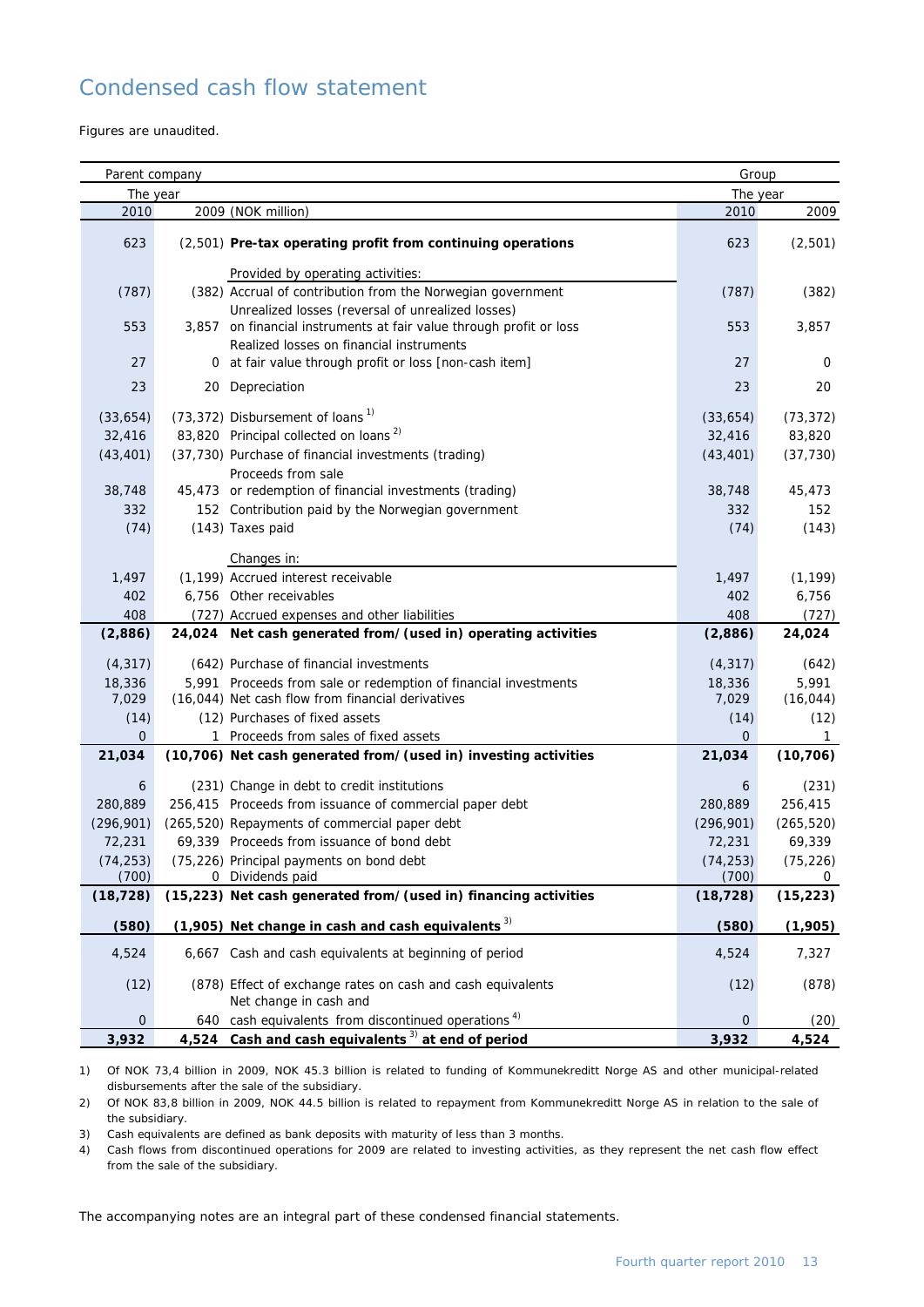# Notes to the condensed financial statements

## 1. Accounting principles

Eksportfinans' fourth quarter and full year condensed financial statements have been presented in accordance with International Financial Reporting Standards – (**IFRS**), in line with both IFRS as adopted by the European Union (**EU**) and IFRS as issued by the International Accounting Standards Board (**IASB**). The condensed interim financial statements have been prepared in accordance with IAS 34, Interim Financial Reporting.

The accounting policies and methods of computation applied in the preparation of these condensed interim financial statements are in all material aspects the same as in Eksportfinans' annual financial statements of 2009, as approved for issue by the Board of Directors on March 2, 2010. These policies have been consistently applied to all the periods presented.

All figures disclosed in the notes are identical for the parent company, Eksportfinans ASA, and the consolidated group (apart from note 15), and therefore presented in one single set of tables.

Figures for interim periods are unaudited.

## 2. Net gains/(losses) on financial instruments at fair value

|                                                                     | Fourth quarter |          | The year |          |  |
|---------------------------------------------------------------------|----------------|----------|----------|----------|--|
| (NOK million)                                                       | 2010           | 2009     | 2010     | 2009     |  |
| Securities held for trading                                         |                |          | 14       | 2        |  |
| Securities designated as at fair value at initial recognition       | $\Omega$       | $\Omega$ | 4        | O        |  |
| <b>Financial derivatives</b>                                        | (12)           | (15)     | (139)    | (66)     |  |
| Foreign currencies                                                  | 2              | (2)      | 4        | (15)     |  |
| Other financial instruments at fair value                           | 9              | 21       | 67       | 143      |  |
| Net realized gains/(losses)                                         | 6              | 5        | (50)     | 64       |  |
|                                                                     |                |          |          |          |  |
| Loans and receivables                                               | 10             | (62)     | (69)     | (75)     |  |
| Securities <sup>1)</sup>                                            | (78)           | 177      | 183      | 1,554    |  |
| Financial derivatives <sup>2)</sup>                                 | (1,058)        | 1,571    | (3,672)  | (9,916)  |  |
| Commercial paper debt 3)                                            | (1)            | 2        |          | 76       |  |
| Bond debt <sup>3)</sup>                                             | 1,205          | (2, 549) | 2,997    | 4,516    |  |
| Subordinated debt and capital contribution securities <sup>3)</sup> | 13             | (58)     | (1)      | 71       |  |
| Foreign currencies                                                  | (3)            | (3)      | 5        | (87)     |  |
| Other                                                               | 14             | (10)     | 3        | 4        |  |
| Net unrealized gains/(losses)                                       | 102            | (932)    | (553)    | (3, 857) |  |
|                                                                     |                |          |          |          |  |
| Net realized and unrealized gains/(losses)                          | 108            | (927)    | (603)    | (3, 793) |  |

1) Net unrealized gains/(losses) on securities

|                                                               | Fourth quarter |      | The vear |      |
|---------------------------------------------------------------|----------------|------|----------|------|
| (NOK million)                                                 | 2010           | 2009 | 2010     | 2009 |
| Securities held for trading                                   | (47)           | 36   | 30       | 77.  |
| Securities designated as at fair value at initial recognition | (31            | 141  | 153      |      |
| Total                                                         | (78)           |      | 183      | ,554 |

2) The Portfolio Hedge Agreement entered into in March 2008, further described in note 14 of this report, is included with a loss of NOK 202 million in 2010 and a loss of NOK 1.582 million in 2009.

3) In 2010, Eksportfinans had an unrealized gain of NOK 2.997 million (NOK 4.647 million in 2009) on its own debt.

See note 16 for a presentation of the above table through the eyes of management.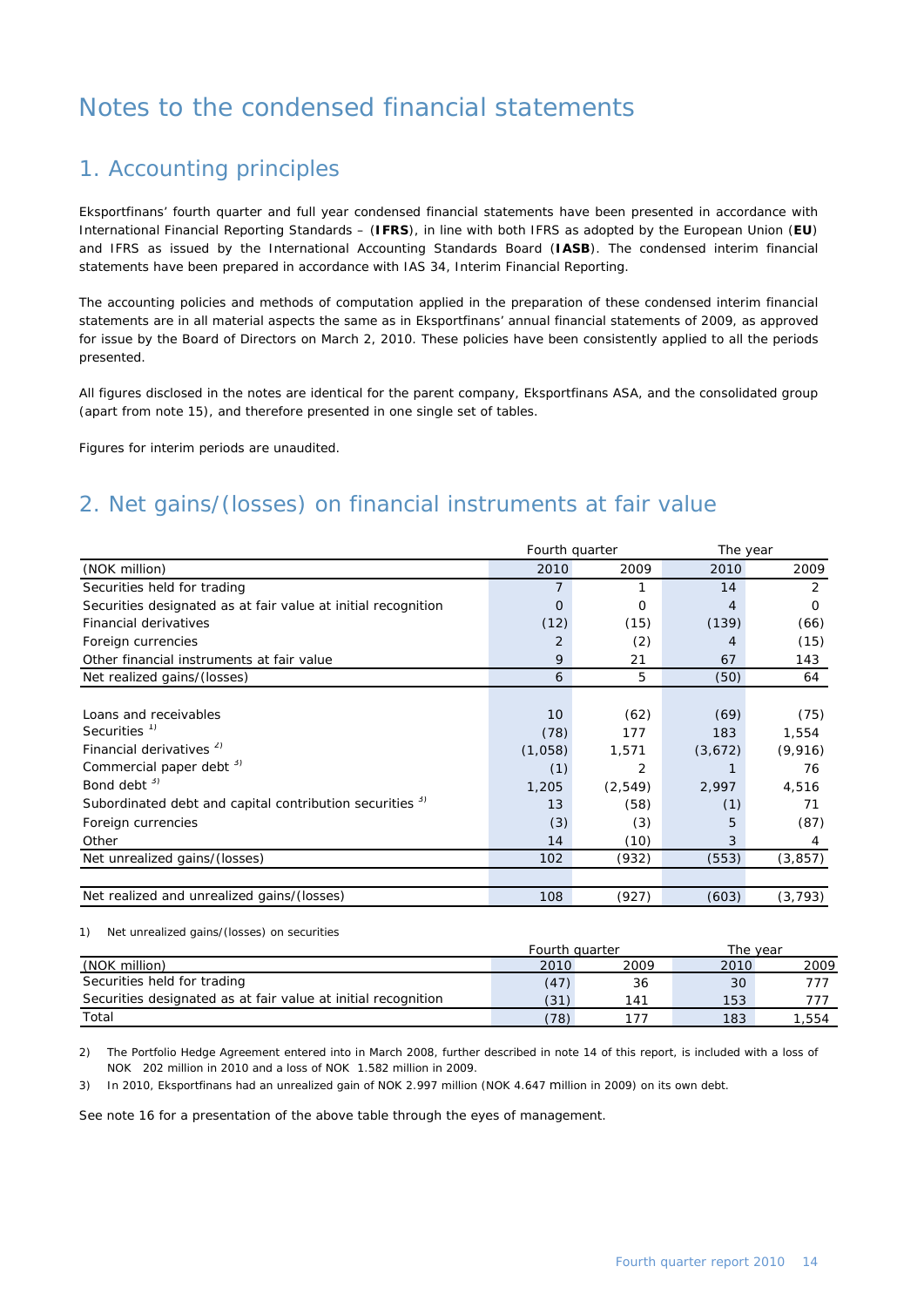## 3. Capital adequacy

Capital adequacy is calculated in accordance with the Basel II regulations in force from the Norwegian Banking, Insurance and Securities Commission. The Company has adopted the standardized approach to capital requirements. For the Company, this implies that the difference in risk-weighted value between the Basel I and II regulations is mainly due to operational risk. The capital adequacy minimum requirement is 8 percent of total risk-weighted value.

| (NOK million)             | 31.12.2010  |          | 31.12.2009  |          |  |
|---------------------------|-------------|----------|-------------|----------|--|
|                           |             | Risk-    |             | Risk-    |  |
|                           | <b>Book</b> | weighted | <b>Book</b> | weighted |  |
|                           | value       | value    | value       | value    |  |
| Total assets              | 215,549     | 29,050   | 225.254     | 35,964   |  |
| Off-balance sheet items   |             | 358      |             | 465      |  |
| Operational risk          |             | 2,577    |             | 2,689    |  |
| Total currency risk       |             | 0        |             | 162      |  |
| Total risk-weighted value |             | 31,985   |             | 39,280   |  |

#### **The Company's eligible regulatory capital**

| (NOK million                           |            |        |            |       |  |
|----------------------------------------|------------|--------|------------|-------|--|
| and in percent of risk-weighted value) | 31.12.2010 |        | 31.12.2009 |       |  |
| Core capital <sup>1)</sup>             | 4.077      | 12.7%  | 3.819      | 9.7%  |  |
| Additional capital <sup>2)</sup>       | 1.565      | 4.9%   | 1.418      | 3.6%  |  |
| Total regulatory capital               | 5.642      | 17.6 % | 5.237      | 13.3% |  |

1) Includes share capital, other equity, elements of capital contribution securities and other deductions and additions in accordance with the Norwegian capital adequacy regulations.

2) Includes subordinated debt, the elements of capital contribution securities not included in core capital and other deductions/additions in accordance with the Norwegian capital adequacy regulations.

#### 4. Loans due from credit institutions

| (NOK million)                                          | 31.12.10 | 31.12.09 |
|--------------------------------------------------------|----------|----------|
| Cash equivalents <sup>1)</sup>                         | 3.932    | 4.524    |
| Other bank deposits and claims on banks                | 470      | 3,680    |
| Loan to KLP Kreditt AS (also included in note 6)       | 12,882   | 30,058   |
| Loans to other credit institutions,                    |          |          |
| nominal amount (also included in note 6) $2^{2}$       | 26,290   | 26,325   |
| Accrued interest and adjustment to fair value on loans | (560)    | (461)    |
| Total                                                  | 43,014   | 64.126   |

1) Cash equivalents are defined as bank deposits with maturity of less than 3 months.

2) The Company has acquired certain loan agreements from banks for which the selling bank provides a repayment guarantee, therefore retaining the credit risk of the loans. Under IFRS these loans are classified as loans to credit institutions. Of the loans to credit institutions these loans amounted to NOK 13,073 million at December 31, 2010, and NOK 11,869 at December 31, 2009.

## 5. Loans due from customers

| (NOK million)                                          | 31.12.10 | 31.12.09 |
|--------------------------------------------------------|----------|----------|
| Loans due from customers,                              |          |          |
| nominal amount (also included in note 6)               | 84,240   | 65,819   |
| Accrued interest and adjustment to fair value on loans | 855      | 858      |
| Total                                                  | 85,095   | 66.677   |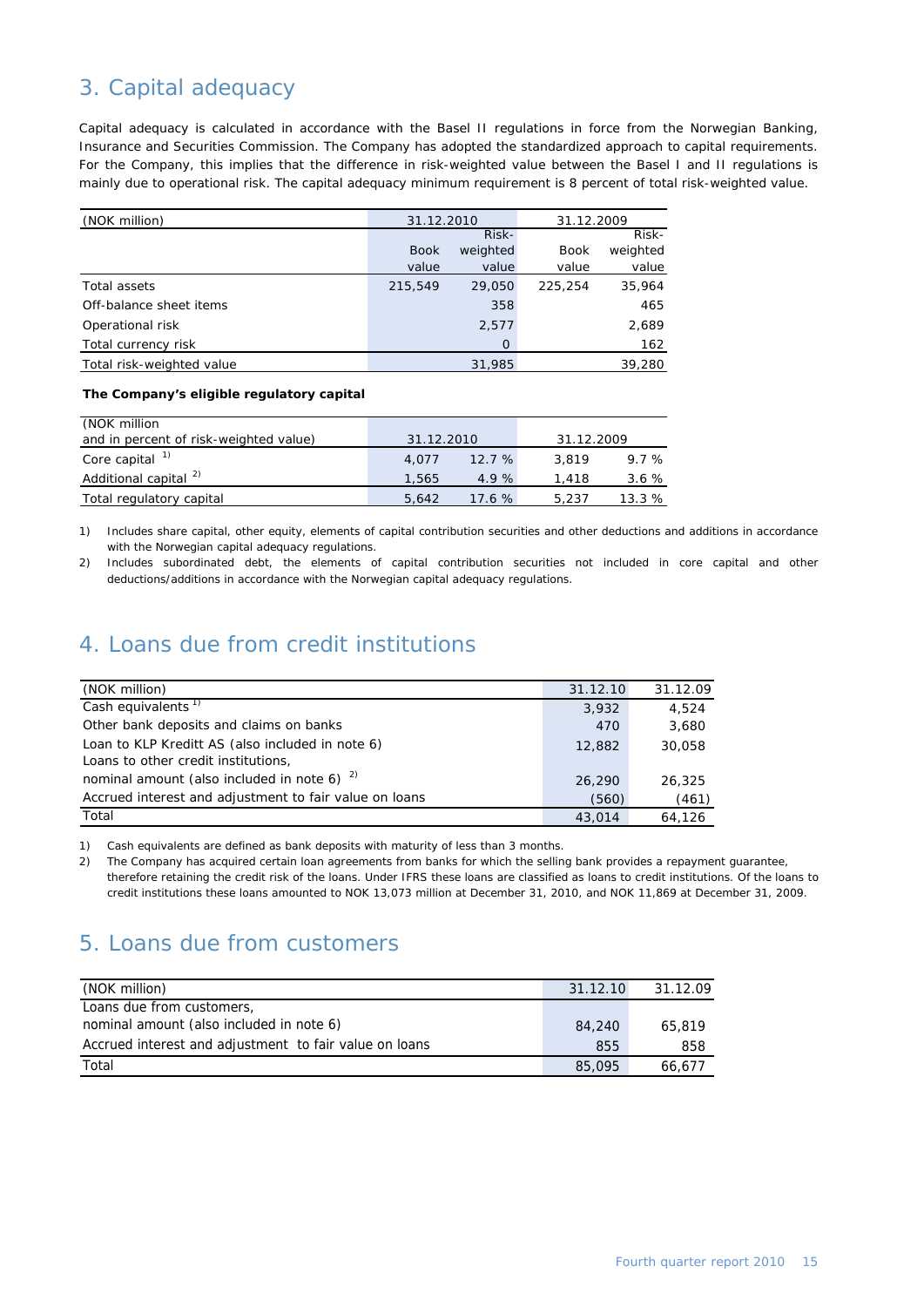## 6. Total loans due from credit institutions and customers

Nominal amounts related to loans due from credit institutions and customers, respectively, from the two previous tables are included in the following analysis.

| (NOK million)                                        | 31.12.10 | 31.12.09 |
|------------------------------------------------------|----------|----------|
|                                                      |          |          |
| Loan to KLP Kreditt AS                               | 12,882   | 30,058   |
| Loans due from other credit institutions             | 26,290   | 26,325   |
| Loans due from credit institutions                   | 39,172   | 56,383   |
| Loans due from customers                             | 84,240   | 65,819   |
| Total nominal amount                                 | 123,412  | 122,202  |
|                                                      |          |          |
| Commercial loans                                     | 88,095   | 83,374   |
| Government-supported loans                           | 35,317   | 38,828   |
| Total nominal amount                                 | 123,412  | 122,202  |
|                                                      |          |          |
| Capital goods                                        | 31,992   | 28,347   |
| Ships                                                | 45,376   | 36,376   |
| Export-related and international activities *)       | 22,448   | 16,652   |
| Direct loans to Norwegian local government sector    | 5,719    | 5,778    |
| Loan to KLP Kreditt AS                               | 12,882   | 30,058   |
| Municipal-related loans to other credit institutions | 4,943    | 4,943    |
| Loans to employees                                   | 52       | 48       |
| Total nominal amount                                 | 123,412  | 122,202  |

\*) Export-related and international activities consist of loans to the following categories of borrowers:

| (NOK million)                    | 31.12.10 | 31.12.09 |
|----------------------------------|----------|----------|
| Banking and finance              | 7,264    | 8,260    |
| Real estate management           | 5,776    | 5,237    |
| Consumer goods                   | 4,757    | 3,052    |
| Oil and gas                      | 2,935    | 25       |
| Renewable energy                 | 1,425    | O        |
| Aviation and shipping            | 264      | 40       |
| Aluminum, chemicals and minerals | 3        | 8        |
| Other categories                 | 24       | 30       |
| Total nominal amount             | 22,448   | 16,652   |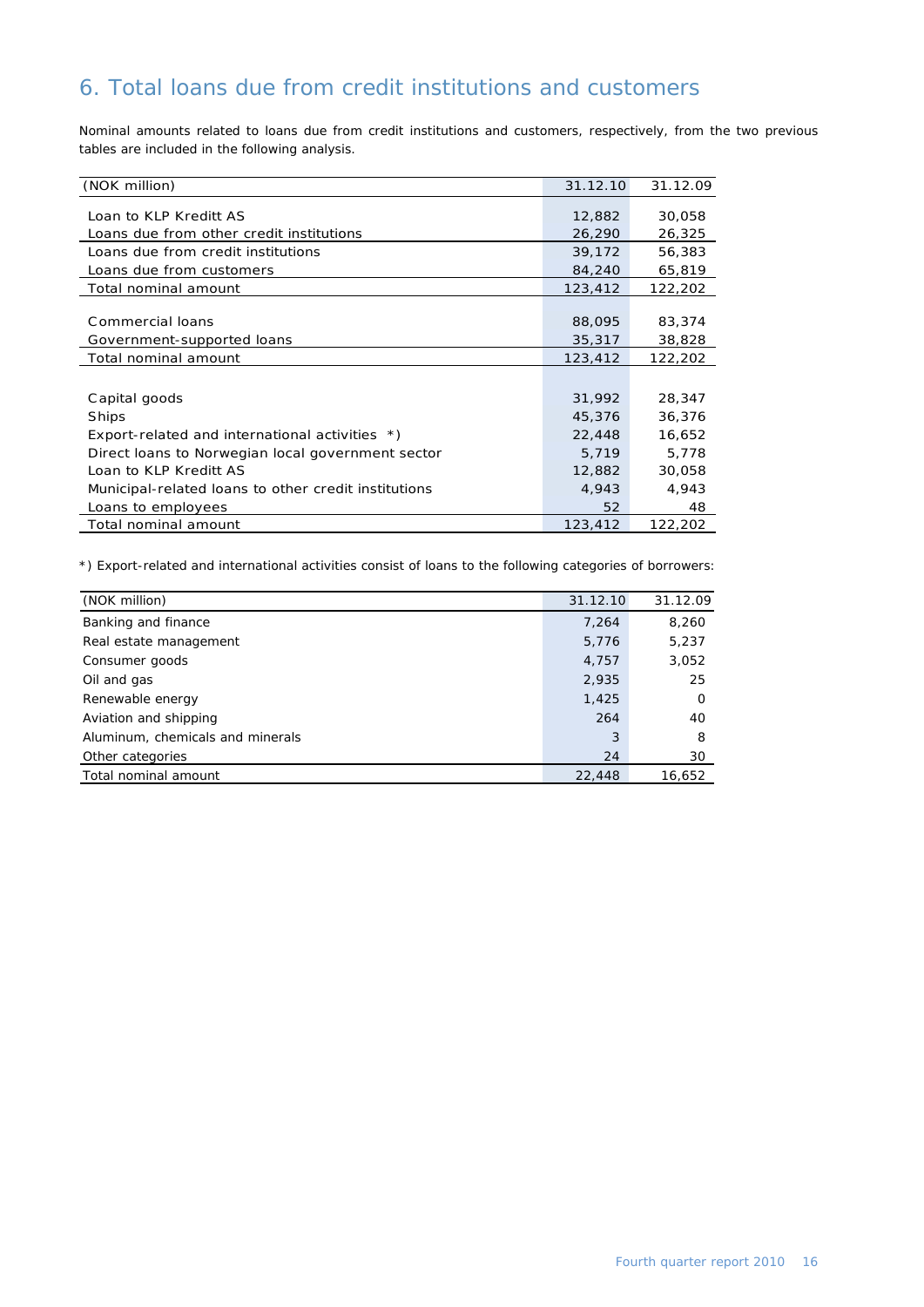# 7. Loans past due or impaired

| (NOK million)                                                                          | 31.12.10 | 31.12.09          |
|----------------------------------------------------------------------------------------|----------|-------------------|
| Interest and principal installment 1-30 days past due                                  | 30       | 5                 |
| Not matured principal                                                                  |          |                   |
| on loans with payments 1-30 days past due                                              | 608      | $12 \overline{ }$ |
| Interest and principal installment 31-90 days past due<br>Not matured principal        | 28       |                   |
| on loans with payments 31-90 days past due                                             | 199      | 47                |
| Interest and principal installment more than 90 days past due<br>Not matured principal | 511      | 417               |
| on loans with payments more than 90 days past due                                      | 453      | 58                |
| Total loans that are past due                                                          | 1.829    | 546               |
|                                                                                        |          |                   |
| Relevant collateral or quarantees received"                                            | 1.336    | 137               |
| Estimated impairments on loans valued at amortized cost                                | 0        | 0                 |

 A total of NOK 493 million relates to exposure towards Icelandic banks as of December 31, 2010, and are as of the balance sheet date not considered guaranteed in a satisfactory manner. These loans are measured at fair value at each balance sheet date. The change in fair value in the period is reflected in the line item 'Net gains/losses on financial instruments at fair value'. Apart from the fair value adjustments already recognized in the income statement, related to the exposure towards the Icelandic banks discussed above, the Company considers all other loans to be secured in a satisfactory manner. For these transactions, amounting to NOK 1,336 million, the Norwegian government, through the Guarantee Institute for Export Credit (**GIEK**), guarantees approximately 78 percent of the amounts in default. The remaining 22 percent are guaranteed by private banks, most of them operating in Norway. Claims have already been submitted in accordance with the guarantees.

#### 8. Securities

| (NOK million)                                          | 31.12.10 | 31.12.09 |
|--------------------------------------------------------|----------|----------|
| Trading portfolio                                      | 48,990   | 46.131   |
| Other securities at fair value through profit and loss | 18.931   | 29.959   |
| Total                                                  | 67.921   | 76,090   |

## 9. Fixed assets and investment property

| (NOK million)                 | 31.12.10 | 31.12.09 |
|-------------------------------|----------|----------|
| Buildings and land in own use | 126      | 127      |
| Investment property           | 70       |          |
| Total buildings and land      | 196      | 198      |
| Other fixed assets            | Ω        | 10       |
| Total                         | 205      | 208      |
|                               |          |          |

## 10. Other assets

| (NOK million)                 | 31.12.10 | 31.12.09 |
|-------------------------------|----------|----------|
| Interim account 108 Agreement | 887      | 800      |
| Cash collateral provided      | 2.953    | 2.975    |
| Other                         |          |          |
| Total                         | 3.847    | 3,783    |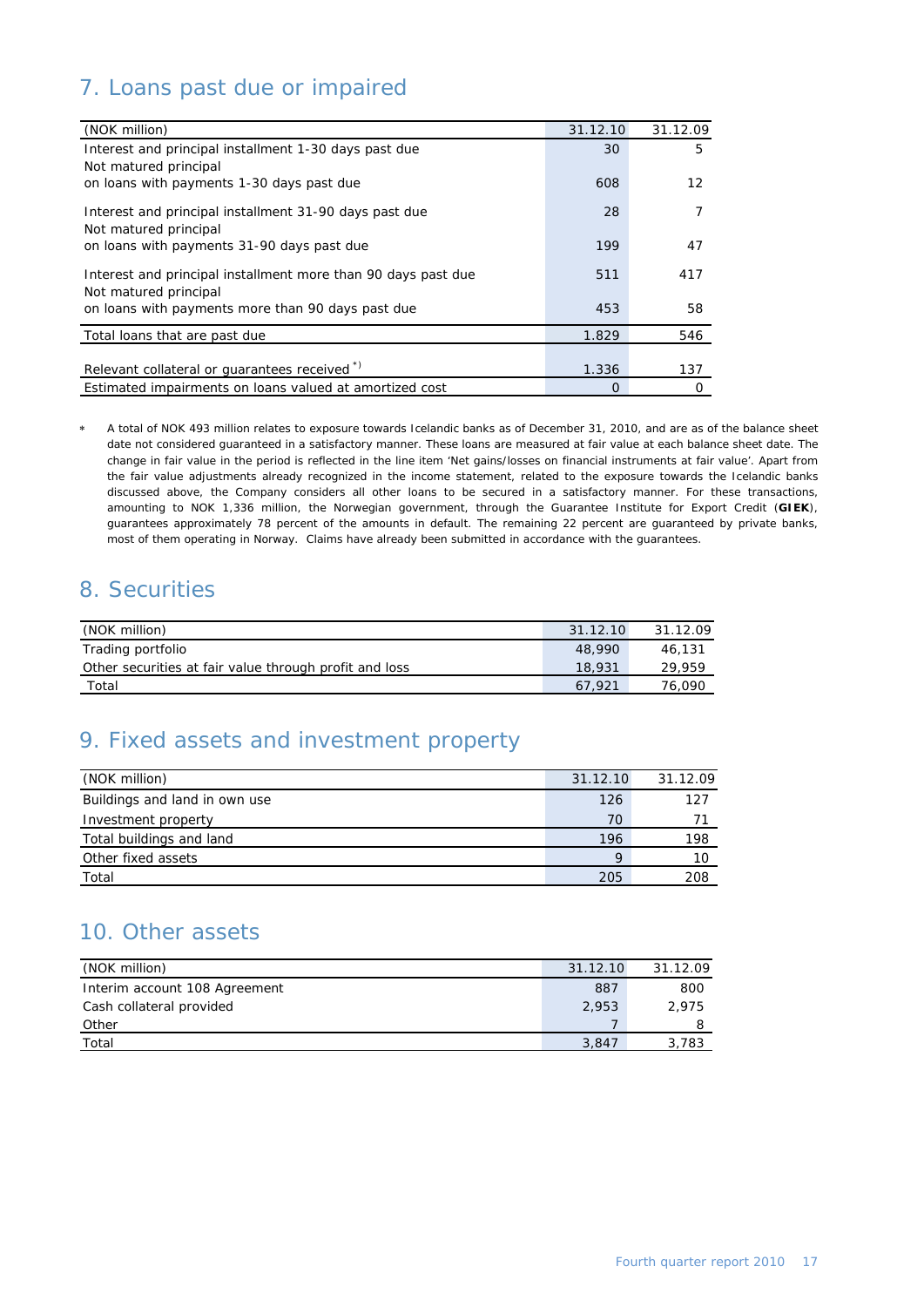## 11. Borrowings through the issue of securities

| (NOK million)                                         | 31.12.10 | 31.12.09  |
|-------------------------------------------------------|----------|-----------|
| Commercial paper debt                                 | 3,303    | 19.074    |
| Bond debt                                             | 200,066  | 191.153   |
| Accrued interest and adjustment to fair value on debt | (16.967) | (12, 593) |
| Total                                                 | 186,402  | 197.634   |

## 12. Other liabilities

| (NOK million)                   | 31.12.10 | 31.12.09 |
|---------------------------------|----------|----------|
| Grants to mixed credits         | 333      | 309      |
| Cash collateral received        | 6.449    | 4.786    |
| Interim bank liability          | 177      |          |
| Other short-term liabilities *) | 215      | 29       |
| Total                           | 7.174    | 5.124    |

\*) Dividends on preference share capital is included.

## 13. Segment information

The Company is divided into three business areas, export lending, municipal lending and securities. After the sale of Kommunekreditt Norge AS, municipal lending consists of loans to KLP Kreditt AS, in addition to loans directly to municipalities and municipal-related loans to savings banks that were purchased from Kommunekreditt Norge AS in connection with the sale of the subsidiary. The Company also has a treasury department, responsible for the Company's funding. Income and expenses related to treasury are divided between the three business areas. The segment information is in line with the management reporting.

|                                                                                                                                            |      | <b>Export lending</b><br>Municipal lending |          |             |          | <b>Securities</b> |
|--------------------------------------------------------------------------------------------------------------------------------------------|------|--------------------------------------------|----------|-------------|----------|-------------------|
|                                                                                                                                            |      | The year<br>The year                       |          |             |          | The year          |
| (NOK million)                                                                                                                              | 2010 | 2009                                       | 2010     | $2009^{5}$  | 2010     | 2009              |
| Net interest income $\frac{1}{2}$                                                                                                          | 722  | 643                                        | 183      | 172         | 514      | 655               |
| Commissions                                                                                                                                |      |                                            |          |             |          |                   |
| and income related to banking services <sup>2)</sup>                                                                                       |      | 2                                          | $\Omega$ | $\mathbf 0$ | $\Omega$ | $\mathbf 0$       |
| Net gains/(losses)                                                                                                                         |      |                                            |          |             |          |                   |
| on financial instruments at fair value 3)                                                                                                  | 17   | 91                                         | $\Omega$ | $\mathbf 0$ | (42)     | (58)              |
| Income/expenses divided by volume 4)                                                                                                       | (3)  | 51                                         | (1)      | 22          | (3)      | 56                |
| Net other operating income                                                                                                                 | 15   | 144                                        | (1)      | 22          | (45)     | (2)               |
| <b>Total operating income</b>                                                                                                              | 737  | 787                                        | 182      | 194         | 469      | 653               |
| <b>Total operating expenses</b>                                                                                                            | 114  | 104                                        | 26       | 28          | 54       | 55                |
|                                                                                                                                            |      |                                            |          |             |          |                   |
| Pre-tax operating profit/(loss)                                                                                                            | 623  | 683                                        | 156      | 166         | 415      | 598               |
| Taxes                                                                                                                                      | 175  | 191                                        | 44       | 47          | 116      | 168               |
| Non-IFRS profit for the period from continuing<br>operations excluding unrealized gains/(losses)<br>on financial instruments at fair value | 448  | 492                                        | 112      | 119         | 299      | 430               |

1) Net interest income includes interest income directly attributable to the segments based on Eksportfinans' internal pricing model. The treasury department obtains interest on Eksportfinans' equity and in addition the positive or negative result (margin) based on the difference between the internal interest income from the segments and the actual external funding cost. Net interest income in the treasury department is allocated to the reportable segments based on volume for the margin, and risk weighted volume for the interest on equity.

2) Income/(expenses) directly attributable to each segment.

3) For Export lending the figures are related to unrealized gains/(losses) on the Icelandic bank exposure. In this context, the fair value adjustments on the Icelandic bank exposure have been treated as realized, as they are not expected to be reversed towards maturity, as other unrealized gains and losses. For Securities the figures are related to realized gains/(losses) on financial instruments.

4) Income/expenses, other than interest, in the treasury department have been allocated to the business areas by volume. These are items included in net other operating income in the income statement.

5) The comparative figures related to municipal lending for 2009 do not include discontinued operations.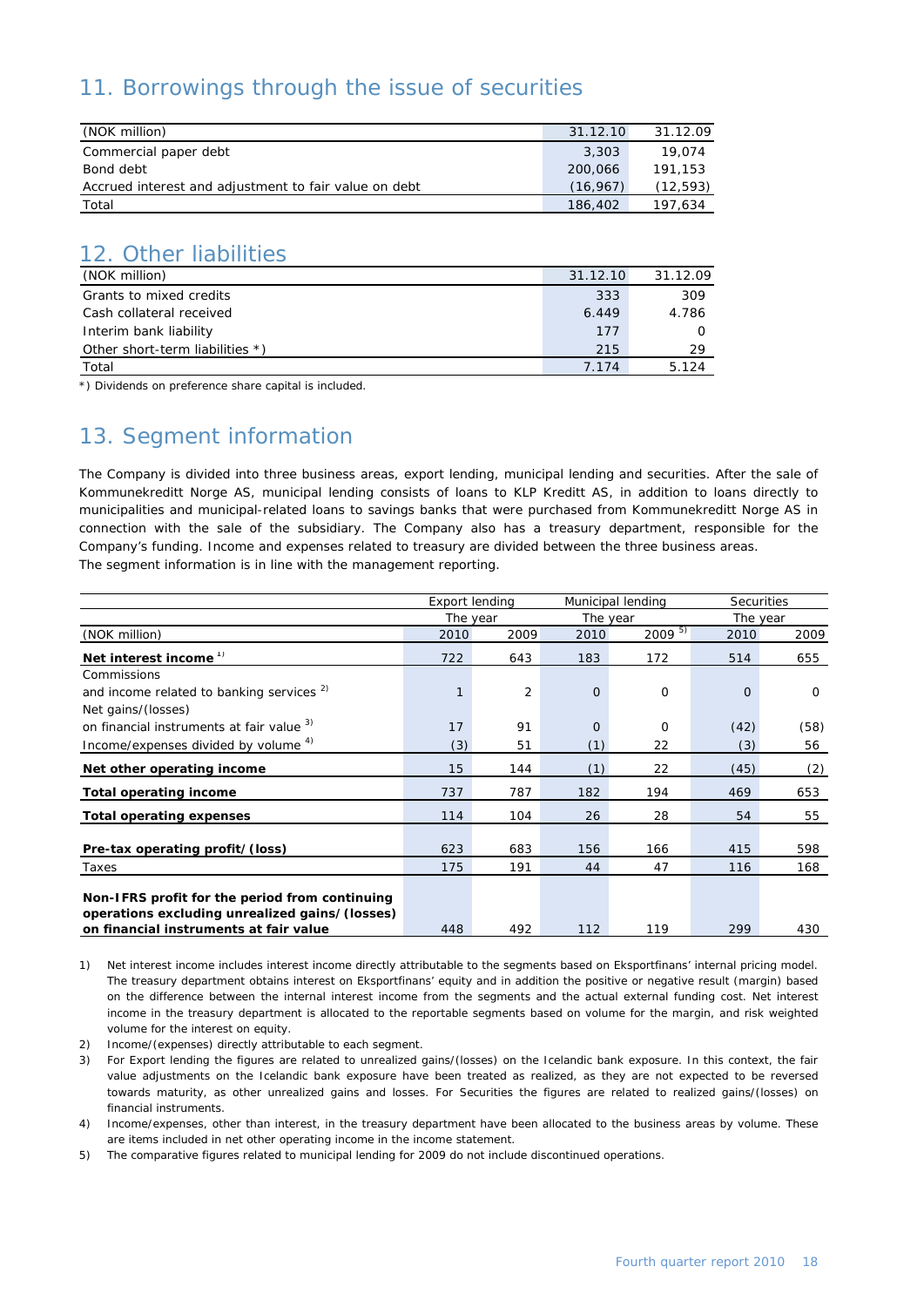#### **Reconciliation of segment profit measure to total comprehensive income**

|                                                                                    | The year |          |
|------------------------------------------------------------------------------------|----------|----------|
| (NOK million)                                                                      | 2010     | 2009     |
| Export lending                                                                     | 448      | 492      |
| Municipal lending                                                                  | 112      | 119      |
| <b>Securities</b>                                                                  | 299      | 430      |
| Non-IFRS profit/(loss) for the period from continuing operations                   |          |          |
| excluding unrealized gains/(losses) on financial instruments at fair value         | 859      | 1,041    |
|                                                                                    |          |          |
| Profit/(loss) for the period from discontinued operations                          |          |          |
| Net unrealized gains/(losses)                                                      | (554)    | (3,858)  |
| Unrealized losses/(gains) related to the Icelandic bank exposure included above 1) | (17)     | (91)     |
| Tax effect <sup>2)</sup>                                                           | 160      | 1,107    |
| Total comprehensive income                                                         | 448      | (1, 801) |

1) Reversal of previously recognized loss.

2) 28 percent of the unrealized items above.

## 14. Material transactions with related parties

The Company's two largest shareholders, DnB NOR Bank ASA and Nordea Bank Norge AS, are considered to be related parties in accordance with IAS 24 Related Party Disclosures.

| (NOK millions)          | Acquired<br>loans $1$ | Deposits $^{2)}$ | Guarantees<br>issued $3)$ | received <sup>4)</sup> | Guarantees Portfolio Hedge<br>Agreement <sup>5)</sup> |
|-------------------------|-----------------------|------------------|---------------------------|------------------------|-------------------------------------------------------|
| Balance January 1, 2009 | 10,034                | 3,911            | 2.074                     | 19,252                 | 1,679                                                 |
| Change in the period    | (808)                 | (1,842)          | (884)                     | 2,563                  | (1,065)                                               |
| Balance Dec. 31, 2009   | 9,226                 | 2,069            | 1,190                     | 21,815                 | 614                                                   |
| Balance January 1, 2010 | 9.226                 | 2,069            | 1,190                     | 21,815                 | 614                                                   |
| Change in the period    | 1,643                 | (792)            | (534)                     | (335)                  | (79)                                                  |
| Balance Dec. 31, 2010   | 10,869                | 1,277            | 656                       | 21,480                 | 535                                                   |

1) The Company acquires loans from banks. The loans are part of the Company's ordinary lending activity, as they are extended to the export industry. As the selling banks provide a guarantee for the loans, not substantially all the risk and rewards are transferred to the Company, thus the loans are classified as loans due from credit institutions in the balance sheet.

2) Deposits made by the Company.

3) Guarantees issued by the Company to support the Norwegian export industry.

4) Guarantees provided to the Company by the related parties.

5) Eksportfinans has entered into a derivative portfolio hedge agreement with the majority of its shareholders. The agreement, effective from March 1, 2008, will offset losses up to NOK 5 billion in the liquidity portfolio held as of February 29, 2008. The agreement will also offset any gains in the portfolio as of the same date. The payments to or from the Company related to the losses or gains, respectively, in the portfolio, will take place on the last day of February each year, with the first payment in 2011. The agreement expires with the maturities of the bonds included in the contract, with the latest maturity on December 31, 2023. Eksportfinans will pay a monthly fee of NOK 5 million to the participants to the agreement. The balances show the related parties' share of the fair value of the contract as of the balance sheet date.

All transactions with related parties are made on market terms.

In addition to the transactions reflected in the above table, in 2008, Eksportfinans' three major owner banks extended a committed credit line of USD 4 billion for repo purposes to the Company. The facility had a twelve month maturity with the possibility of extension, and was extended in the second quarter of 2009 and in the second quarter of 2010. In 2010 the line was reduced to USD 2 billion. Eksportfinans has not yet utilized this credit facility.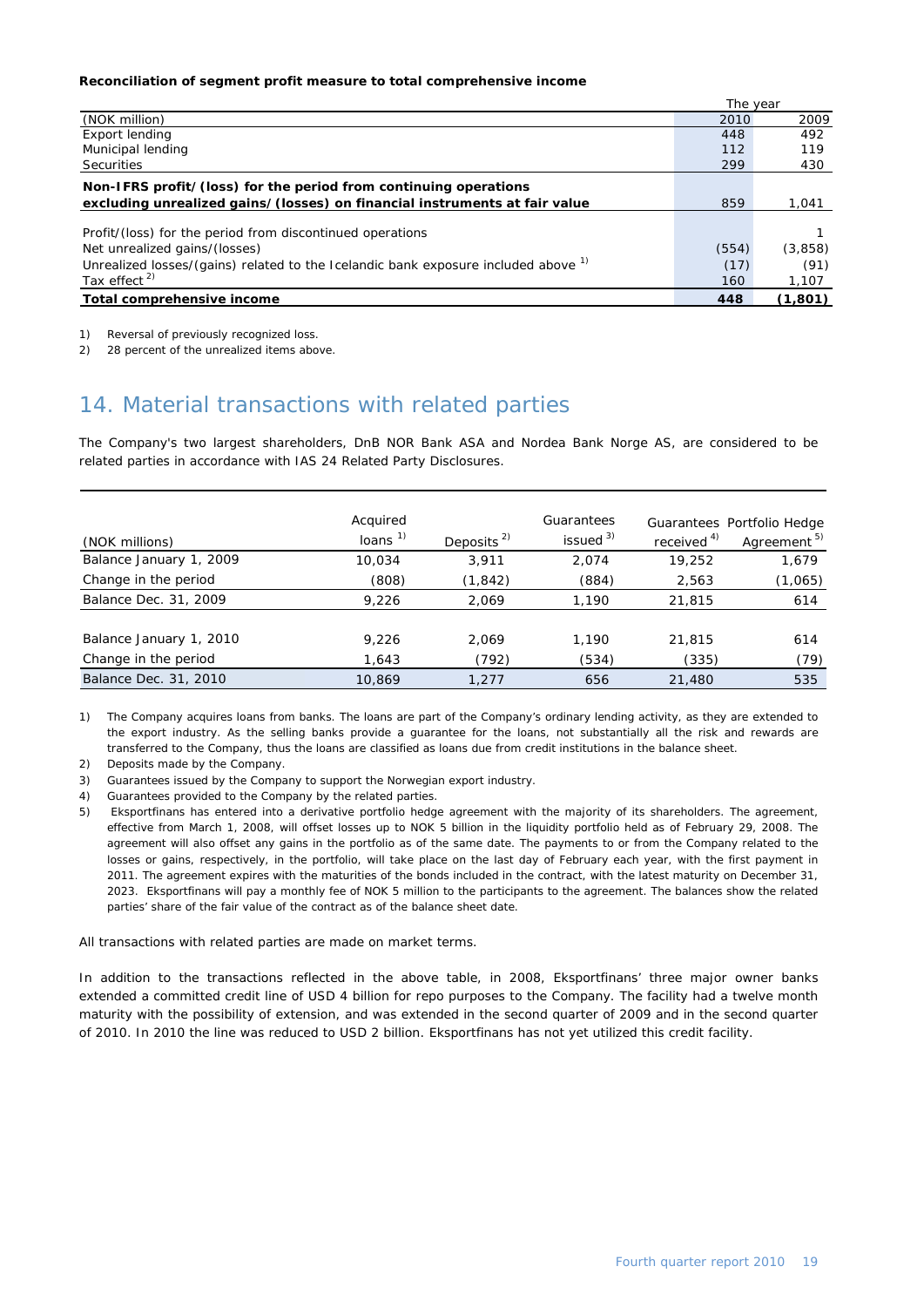#### 15. Effects on profit and equity from sale of Kommunekreditt

On May 7, 2009, Eksportfinans entered into a sale and purchase agreement with Kommunal Landspensjonskasse (KLP) for all shares in its subsidiary Kommunekreditt Norge AS. The sale was finalized on June 24, 2009, while the price of the shares was agreed to be the carried value of the net assets in Kommunekreditt's financial statements as of March 31, 2009. The only effect after March 31, 2009, is the expenses incurred related to the sale of the subsidiary.

The discontinued operations (the parts of the subsidiary that were sold) are presented separately in the statement of comprehensive income and in the cash flow statement of the nine-month period ending September 30, 2009, in accordance with IFRS 5 'Non-current Assets Held for Sale and Discontinued Operations'. The remaining line items reflect the continuing operations in the Company, without Kommunekreditt. No reclassification is made for comparative figures in the balance sheet.

Initially, and for a period of approximately two years from the date of the agreement, the continuing operations will include lending to and interest income from the then former subsidiary. As Eksportfinans' funding of Kommunekreditt's operations will be continued for a period, the profit and loss figures of the parent company Eksportfinans ASA best represent the continuing operations. When Eksportfinans gradually ceases to fund Kommunekreditt Norge AS, with the last down-payment by the end of 2011, the contribution to the business from the former subsidiary will decline. Pursuant to the agreement with KLP, Eksportfinans also retained around NOK 11 billion of loans lent by Kommunekreditt.

Specification of the profit/(loss) for the period from the discontinued operations:

|                                                                                                                   | Group          |           |  |  |
|-------------------------------------------------------------------------------------------------------------------|----------------|-----------|--|--|
|                                                                                                                   | The year       |           |  |  |
| (NOK million)                                                                                                     | 2010           | 2009      |  |  |
| Interest and related income                                                                                       | $\overline{0}$ | 120       |  |  |
| Net interest income                                                                                               | 0              | 120       |  |  |
| Net gain on sale of subsidiary                                                                                    | 0              | (10)      |  |  |
| Commissions and expenses related to banking services<br>Net gains/(losses) on financial instruments at fair value | O<br>$\Omega$  | 0<br>(92) |  |  |
| Net other operating income                                                                                        | 0              | (102)     |  |  |
| Total net income                                                                                                  | O              | 18        |  |  |
| Salaries and other administrative expenses<br>Other expenses                                                      | $\Omega$<br>0  | 9         |  |  |
| <b>Total operating expenses</b>                                                                                   | 0              | 10        |  |  |
| Pre-tax operating profit/(loss)                                                                                   | $\Omega$       | 8         |  |  |
| Taxes                                                                                                             | $\Omega$       |           |  |  |
| Profit/(loss) for the period                                                                                      | O              |           |  |  |

#### **Decomposition of net gain from sale of group companies**

|                                                                                                                                                                                                                     | Parent company       |
|---------------------------------------------------------------------------------------------------------------------------------------------------------------------------------------------------------------------|----------------------|
|                                                                                                                                                                                                                     | Profit/(loss)        |
| (NOK million)                                                                                                                                                                                                       | 2009                 |
| Proceeds from sale of Kommunekreditt Norge AS<br>Book value of investment in parent company financial statements of Eksportfinans ASA <sup>1)</sup><br>Expenses related to sale of Kommunekreditt Norge AS<br>Taxes | 870<br>(518)<br>(11) |
| Net gain from sale of group companies                                                                                                                                                                               |                      |

1) Shares in Kommunekreditt Norge AS have been accounted for at cost in the financial statements of Eksportfinans ASA.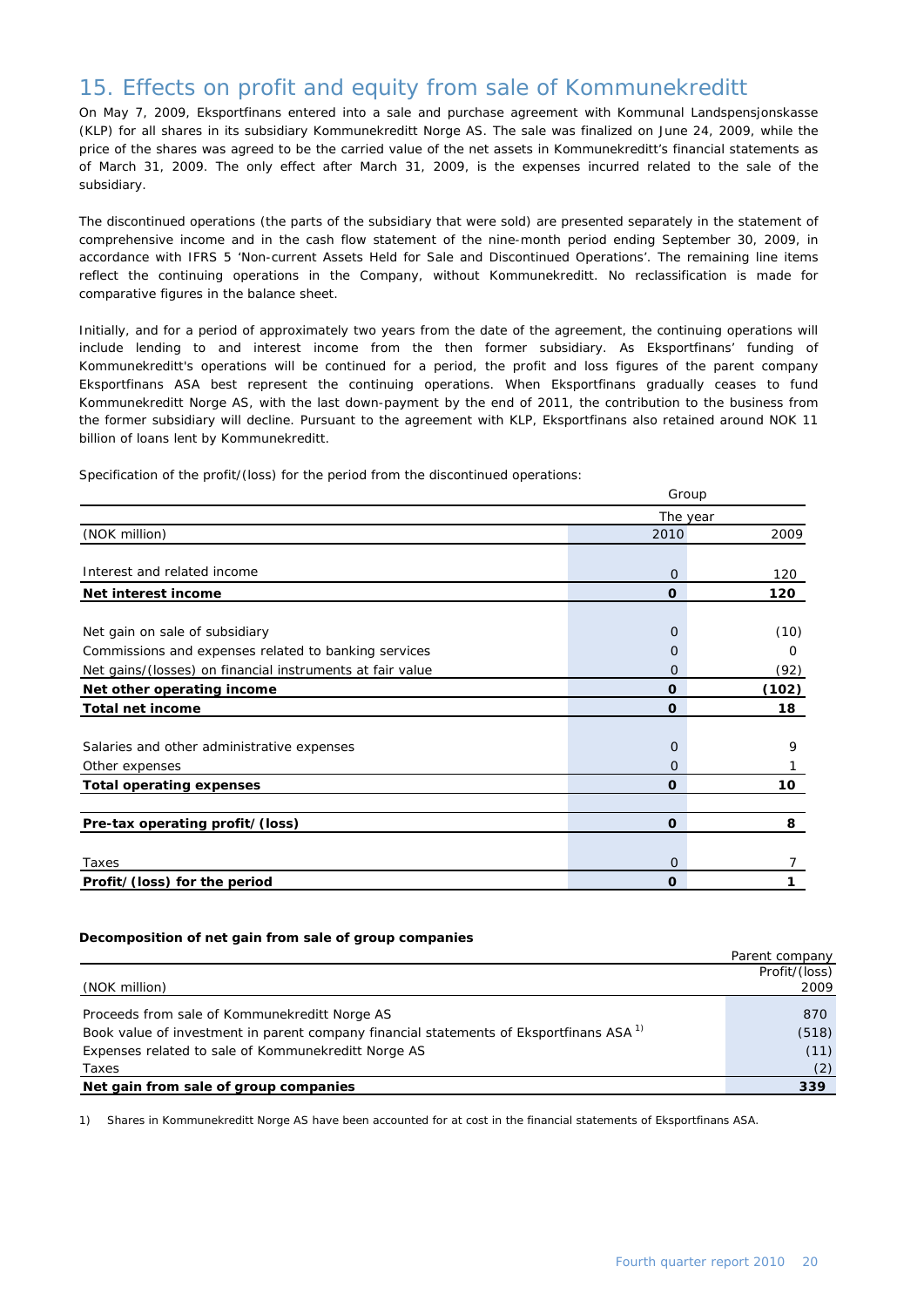# 16. Market risk - effects from economic hedging

Note 2 specifies the net realized and unrealized effects on financial instruments, showing separately the effects from financial derivatives. When presented to the Company's management and Board of Directors, the presentation is prepared showing the various financial instruments after netting with related economic hedges, as derivatives are used in economic hedges of the market risk of specific assets and liabilities.

The below table specifies net realized and unrealized gains/(losses) on financial instruments at fair value, netted with related economic hedges.

|                                                                        | Fourth quarter    |       | The year |          |
|------------------------------------------------------------------------|-------------------|-------|----------|----------|
| (NOK million)                                                          | 2010              | 2009  | 2010     | 2009     |
| Securities                                                             | (8)               | (14)  | (42)     | (58)     |
| Foreign currencies                                                     | 2                 | (2)   | 4        | (15)     |
| Other financial instruments at fair value                              | $12 \overline{ }$ | 21    | (12)     | 137      |
| Net realized gains/(losses)                                            | 6                 | 5     | (50)     | 64       |
|                                                                        |                   |       |          |          |
| Loans and receivables                                                  | 41                | (59)  | (89)     | (49)     |
| Securities                                                             | (132)             | 26    | (62)     | 99       |
| Commercial paper debt <sup>1)</sup> <sup>2)</sup>                      | (2)               | 7     |          | 75       |
| Bond debt <sup>1)</sup> <sup>2)</sup>                                  | 132               | (854) | (393)    | (3,918)  |
| Subordinated debt and capital contribution securities <sup>1) 2)</sup> | 14                | (57)  | 2        |          |
| Foreign currencies                                                     | (3)               | (3)   | 5        | (87)     |
| Other                                                                  | 14                | 4     | 3        | 11       |
| Net unrealized gains/(losses)                                          | 64                | (936) | (533)    | (3,868)  |
| Financial derivatives related to the 108 agreement <sup>3)</sup>       | 38                | 4     | (20)     | 11       |
| Net realized and unrealized gains/(losses)                             | 108               | (927) | (603)    | (3, 793) |

1) Accumulated net gain on own debt is NOK 1.4 billion as of December 31, 2010, compared to NOK 1.8 billion as of December 31, 2009

2) In 2010, Eksportfinans had an unrealized loss of NOK 390 million (NOK 3.842 million in 2009) on its own debt, net of derivatives.

3) Derivatives related to components of the 108 Agreement. The 108 Agreement is accounted for at amortized cost, hence these derivatives are not included in the effects related to financial instruments at fair value.